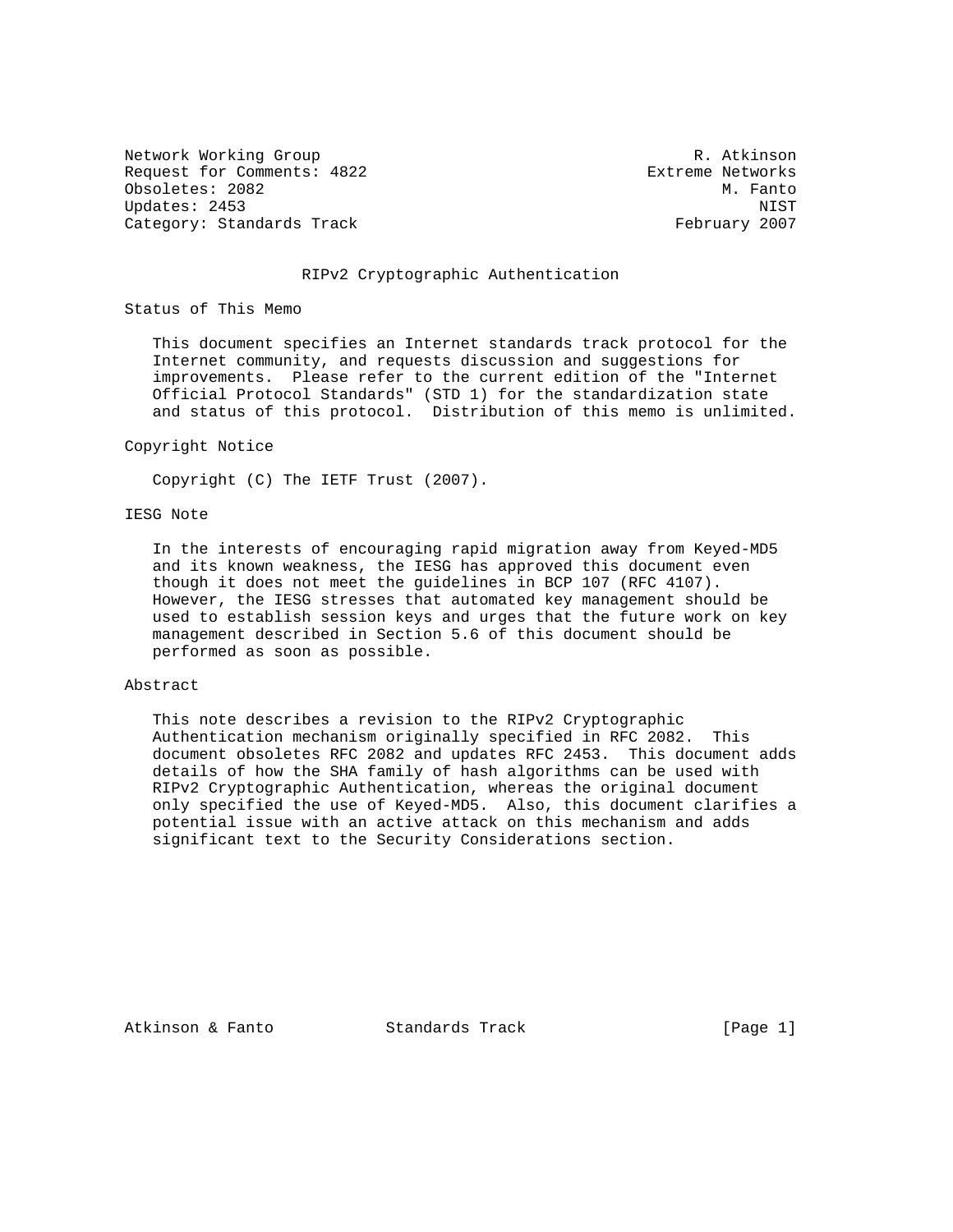# 1. Introduction

 Growth in the Internet has made us aware of the need for improved authentication of routing information. RIPv2 provides for unauthenticated service (as in classical RIP), or password authentication. Both are vulnerable to passive attacks currently widespread in the Internet. Well-understood security issues exist in routing protocols [Bell89]. Cleartext passwords, originally specified for use with RIPv2, are widely understood to be vulnerable to easily deployed passive attacks [HA94].

 The original RIPv2 cryptographic authentication specification, RFC 2082 [AB97], used the Keyed-MD5 cryptographic mechanism. While there are no openly published attacks on that mechanism, some reports [Dobb96a, Dobb96b] create concern about the ultimate strength of the MD5 cryptographic hash function. Further, some end users, particularly several different governments, require the use of the SHA hash function family rather than any other such function for policy reasons. Finally, the original specification uses a hashing construction widely believed to be weaker than the HMAC construction used with the algorithms added in this revision of the specification.

 This document obsoletes the original specification, RFC 2082 [AB97]. This specification differs from RFC 2082 by adding support for the SHA family of hash algorithms and the HMAC technique, while retaining the original Keyed-MD5 algorithm and mode. As the original RIPv2 Cryptographic Authentication mechanism was algorithm-independent, backwards compatibility is retained. This requirement for backwards compatibility precludes making significant protocol changes. So, this document limits changes to the addition of support for an additional family of cryptographic algorithms. The original specification has been very widely implemented, is known to be widely interoperable, and is also widely deployed.

 The authors do NOT believe that this specification is the final answer to RIPv2 authentication and encourage the reader to consult the Security Considerations section of this document for more details.

 If RIPv2 authentication is disabled, then only simple misconfigurations are detected. The original RIPv2 authentication mechanism relied upon reused cleartext passwords. Use of cleartext password authentication can protect against accidental misconfigurations if that were the only concern, but is not helpful from a security perspective. By simply capturing information on the wire -- straightforward even in a remote environment -- a hostile

Atkinson & Fanto Standards Track [Page 2]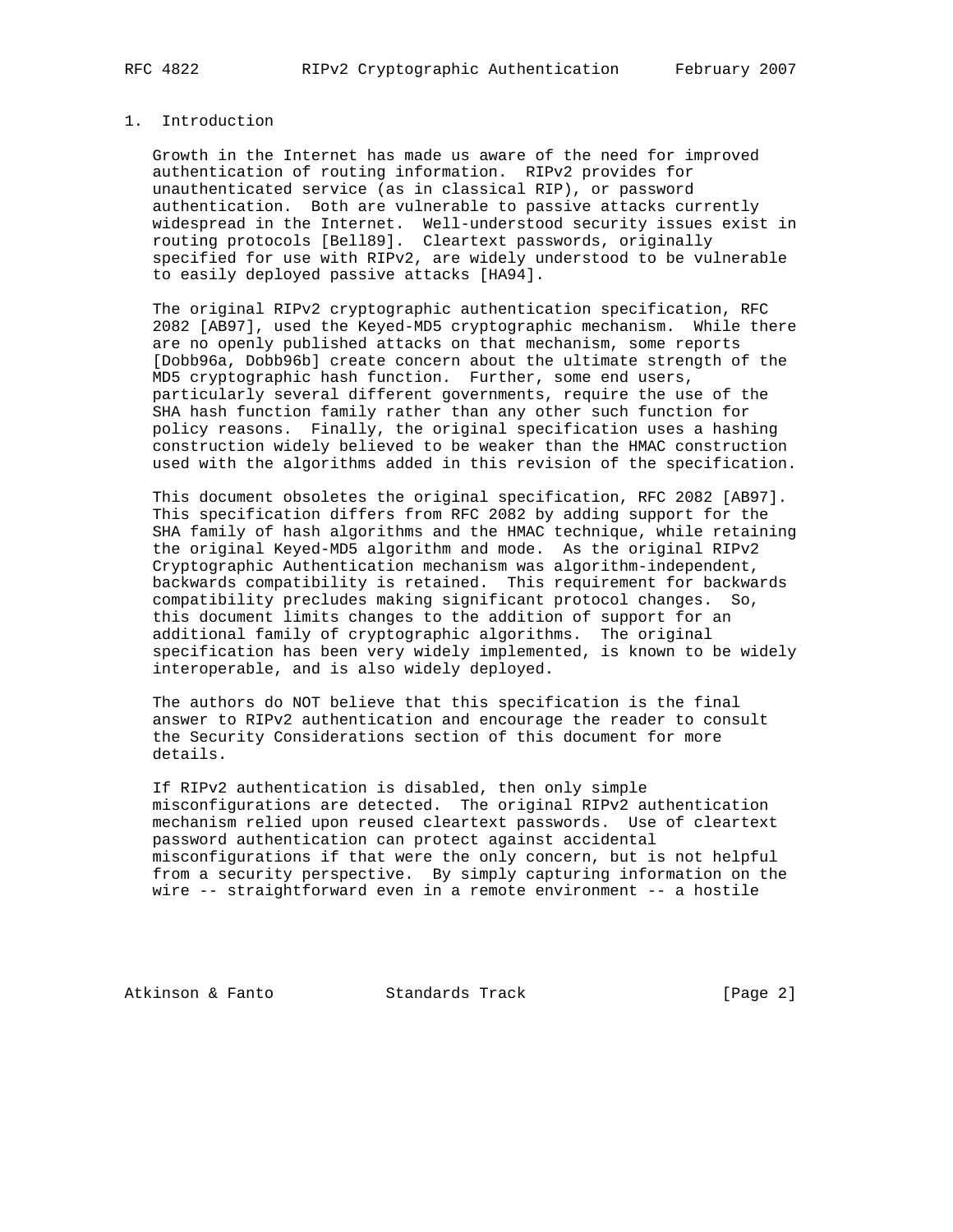entity can read the cleartext RIPv2 password and use that knowledge to inject false information into the routing system via the RIPv2 routing protocol.

 This mechanism is intended to reduce the risk of a successful passive attack upon RIPv2 deployments. That is, deployment of this mechanism greatly reduces the vulnerability of the RIPv2-based routing system from a passive attack. When cryptographic authentication is enabled, we transmit the output of a keyed cryptographic one-way function in the authentication field of the RIPv2 packet, instead of sending a cleartext reusable password in the RIPv2 packet. The RIPv2 Authentication Key is known only to the authorized parties of the RIPv2 session. The RIPv2 Authentication Key is never sent over the network in the clear.

 In this way, protection is afforded against forgery or message modification. While it is possible to replay a message until the sequence number changes, a sequence number can be used to reduce replay risks. The mechanism does not provide confidentiality, since messages stay in the clear. Since the objective of a routing protocol is to advertise the routing topology, confidentiality is not normally required for routing protocols.

 Other relevant rationales for the approach are that MD5 and SHA-1 are both being used for other purposes and are therefore generally already present in IP routers, as is some form of password management.

# 1.1. Terminology

 In this document, the words "MUST", "MUST NOT", "REQUIRED", "SHALL", "SHALL NOT", "SHOULD", "SHOULD NOT", "RECOMMENDED", "NOT RECOMMENDED", "MAY", and "OPTIONAL" are to be interpreted as described in [BCP14] and indicate requirement levels for compliant or conformant implementations.

# 2. Implementation Approach

 Implementation requires use of a special packet format, special authentication procedures, and also management controls. Implementers need to remember that the Security Considerations section is an integral part of this specification and contains important parts of this specification.

Atkinson & Fanto Standards Track [Page 3]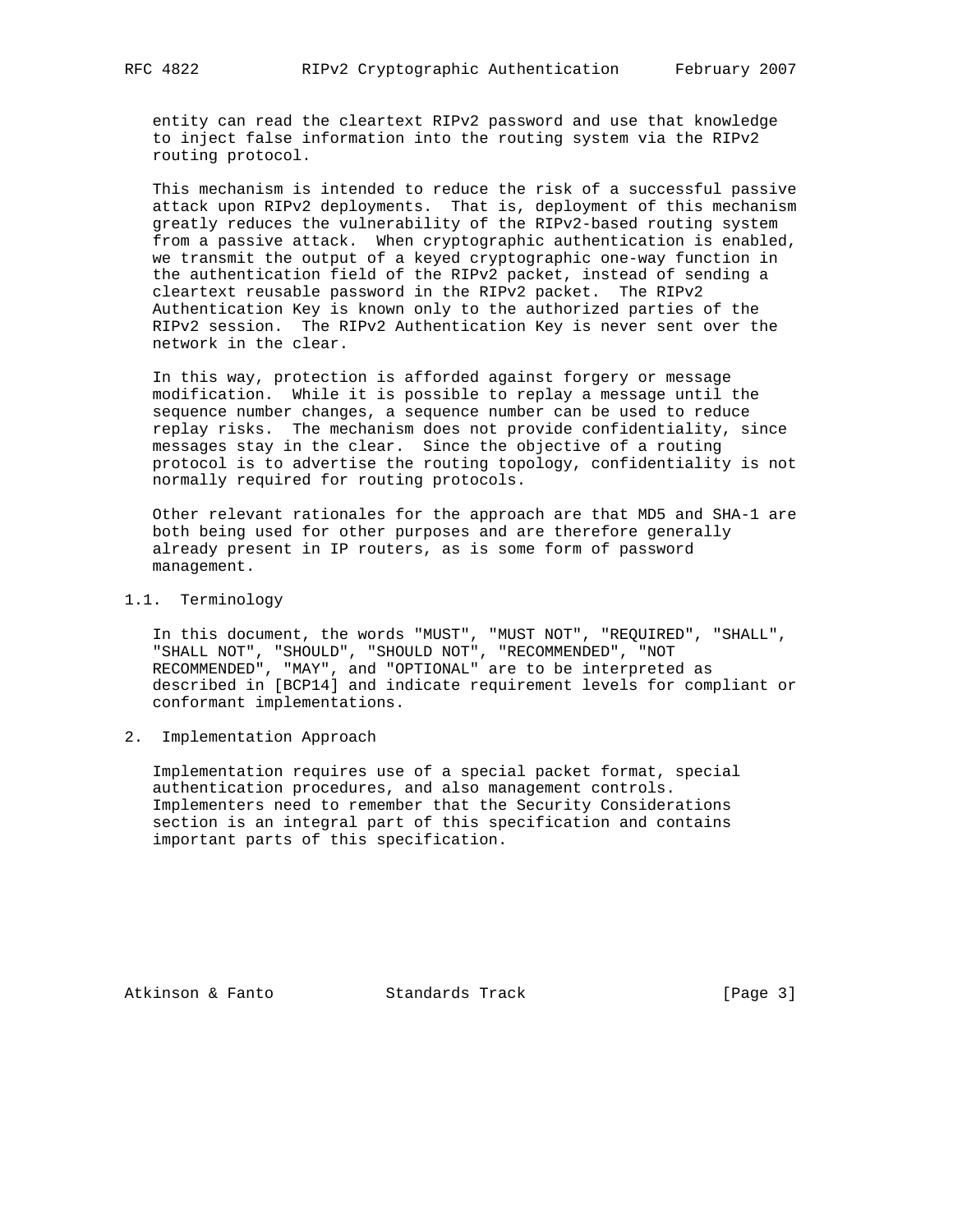## 2.1. RIPv2 PDU Format

 The basic RIPv2 message format provides for an 8-octet header with an array of 20-octet records as its data content. When RIPv2 Cryptographic Authentication is enabled, the same header and content are used as with the original RIPv2 specification, but the 16-octet "Authentication" password field of the original RIPv2 specification is reused to contain a packet offset to the Authentication Data, a Key Identifier, the Authentication Data Length, and a non-decreasing sequence number.

AUTHENTICATION TYPE

 The "Authentication Type" is Cryptographic Hash Function, which is indicated by the value 3.

RIPv2 PACKET LENGTH

 An unsigned 16-bit offset from the start of the RIPv2 header to the end of the regular RIPv2 packet (not including the authentication trailer).

KEY IDENTIFIER

 An unsigned 8-bit field that contains the Key Identifier or Key-ID. This, in combination with the network interface, identifies the RIPv2 Security Association in use for this packet. The RIPv2 Security Association, which is defined in Section 2.2 below, includes the Authentication Key that was used to create the Authentication Data for this RIPv2 message and other parameters. In implementations supporting more than one authentication algorithm, the RIPv2 Security Association also includes information about which authentication algorithm is in use for this message. A RIPv2 Security Association is always associated with an interface, rather than with a router. The actual cryptographic key is part of the RIPv2 Security Association.

AUTHENTICATION DATA LENGTH

 An unsigned 8-bit field that contains the length in octets of the trailing Authentication Data field. The presence of this field helps provide cryptographic algorithm independence.

AUTHENTICATION DATA

 This field contains the cryptographic Authentication Data used to validate this packet. The length of this field is stored in the AUTHENTICATION DATA LENGTH field above.

Atkinson & Fanto Standards Track [Page 4]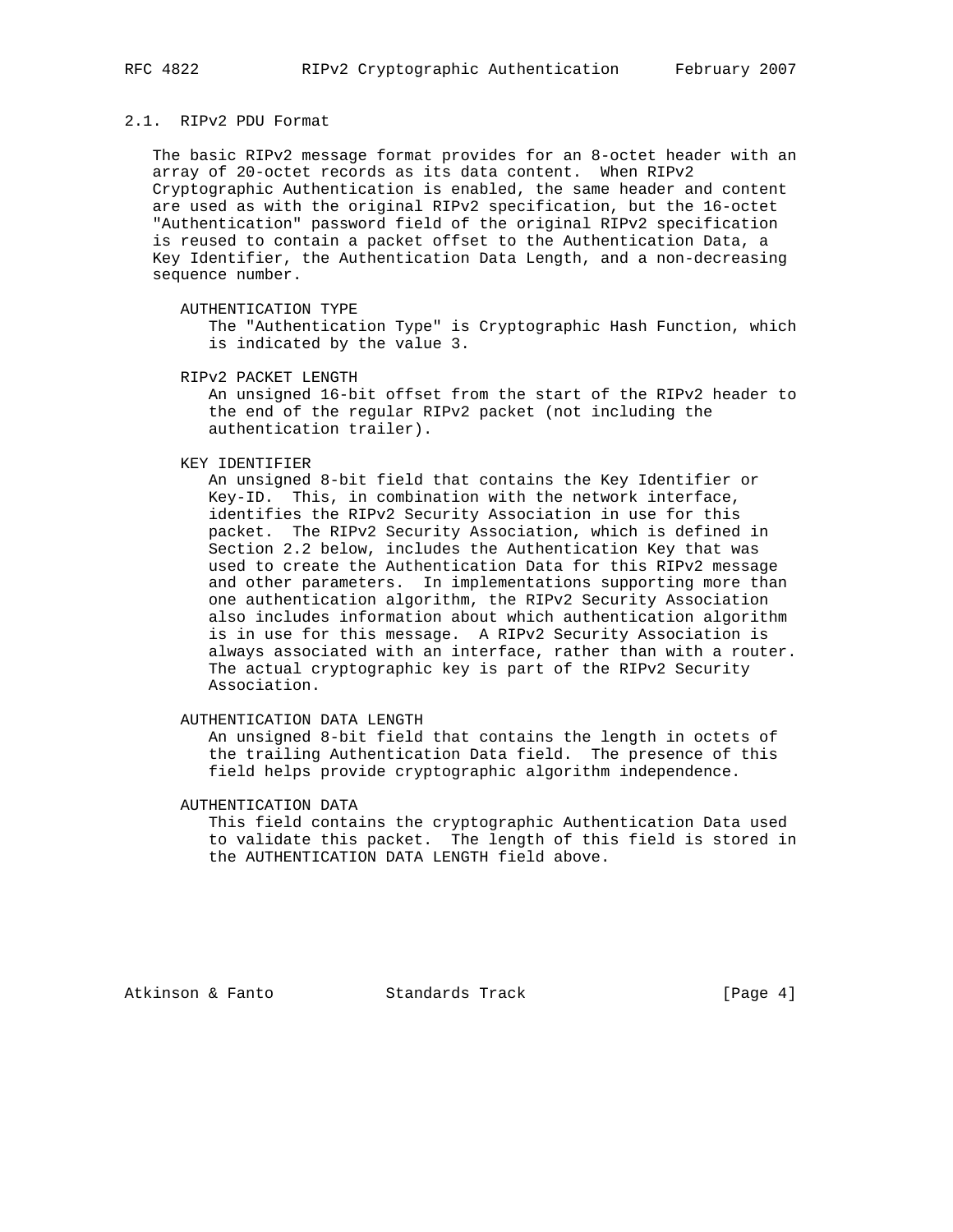SEQUENCE NUMBER

 An unsigned 32-bit sequence number. The sequence number MUST be non-decreasing for all messages sent from a given source router with a given Key ID value.

 The authentication trailer contains the Authentication Data, which is the output of the keyed cryptographic hash function. See later subsections of this section for details on computing this field.

0  $1$  2 3 0 1 2 3 4 5 6 7 8 9 0 1 2 3 4 5 6 7 8 9 0 1 2 3 4 5 6 7 8 9 0 1 +---------------+---------------+-------------------------------+ | Command (1) | Version (1) | Routing Domain (2) | +---------------+---------------+-------------------------------+ 0xFFFF | Authentication Type=0x0003 +---------------+---------------+---------------+---------------+ | RIPv2 Packet Length | Key ID | Auth Data Len | +---------------+---------------+---------------+---------------+ Sequence Number (non-decreasing) +---------------+---------------+---------------+---------------+ reserved must be zero +---------------+---------------+---------------+---------------+ reserved must be zero +---------------+---------------+---------------+---------------+ | | (RIPv2 Packet Length - 24) bytes of Data | | +---------------+---------------+---------------+---------------+  $0x$ FFFF $\qquad \qquad \vert$  0x0001 +---------------+---------------+---------------+---------------+ | Authentication Data (variable length; 20 bytes with HMAC-SHA1)| +---------------+---------------+---------------+---------------+

# 2.2. RIPv2 Security Association

 Understanding the RIPv2 Security Association concept is central to understanding this specification. A RIPv2 Security Association contains the set of shared authentication configuration parameters needed by the legitimate sender or any legitimate receiver.

 An implementation MUST be able to support at least 2 concurrent RIPv2 Security Associations on each RIP interface. This is a functional requirement for supporting key rollover. Support for key rollover is mandatory.

 The RIPv2 Security Association, defined below, is selected by the sender based on the outgoing router interface. Each RIPv2 Security Association has a lifetime and other configuration parameters

Atkinson & Fanto Standards Track [Page 5]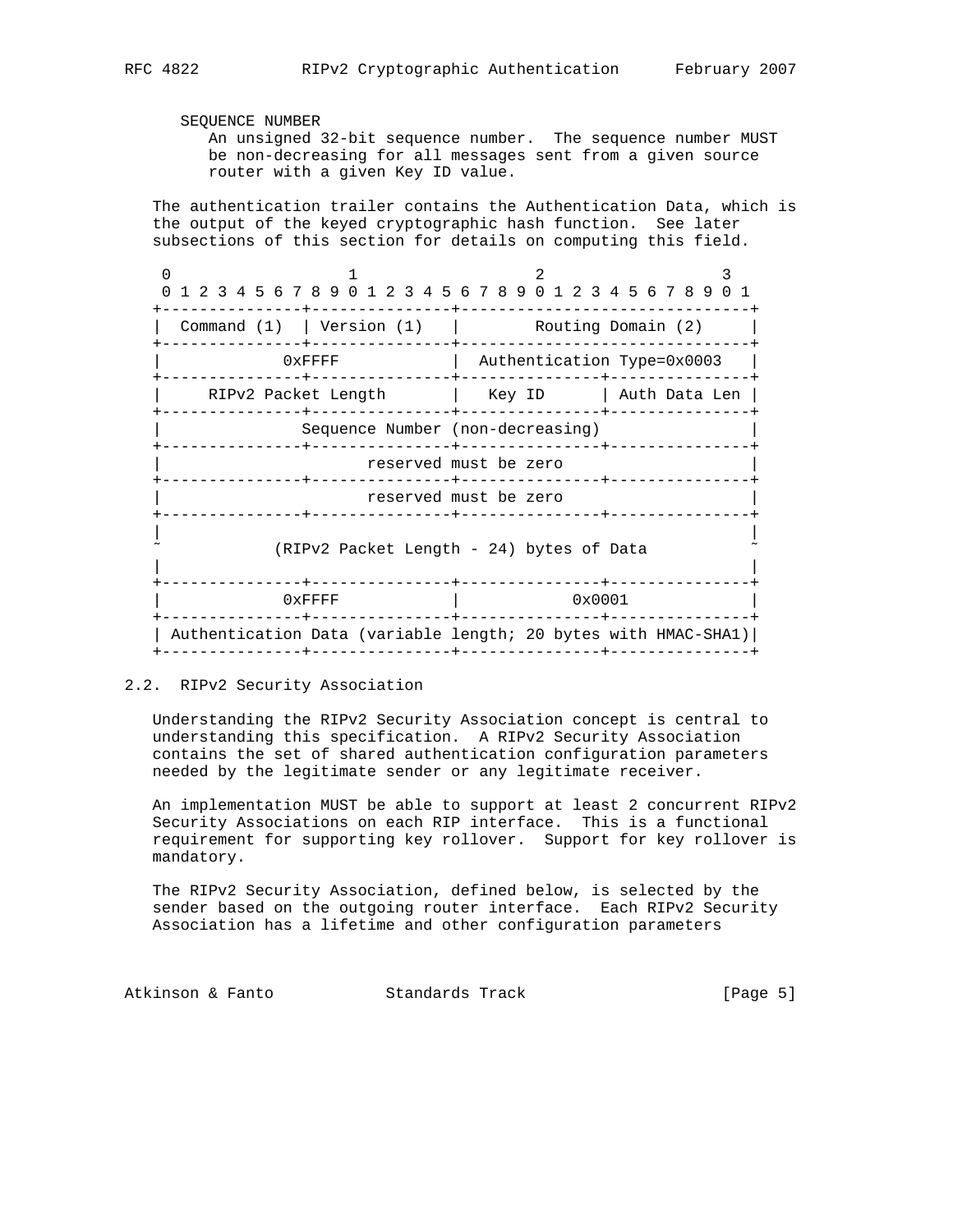associated with it. In normal operation, a RIPv2 Security Association is never used outside its lifetime. Certain abnormal cases are discussed later in this document.

 The minimum data items in a RIPv2 Security Association are as follows:

KEY-IDENTIFIER (KEY-ID)

 The unsigned 8-bit KEY-ID value is used to identify the RIPv2 Security Association in use for this packet.

 The receiver uses the combination of the interface the packet was received upon and the KEY-ID value to uniquely identify the appropriate Security Association.

 The sender selects which RIPv2 Security Association to use based on the outbound interface for this RIPv2 packet and then places the correct KEY-ID value into that packet. If multiple valid and active RIPv2 Security Associations exist for a given outbound interface at the time a RIPv2 packet is sent, the sender may use any of those security associations to protect the packet.

AUTHENTICATION ALGORITHM

 This specifies the cryptographic algorithm and algorithm mode used with the RIPv2 Security Association. This information is never sent in cleartext over the wire. Because this information is not sent on the wire, the implementer chooses an implementation specific representation for this information. At present, the following values are possible: KEYED-MD5, HMAC-SHA-1, HMAC-SHA-256, HMAC-SHA-384, and HMAC-SHA-512.

AUTHENTICATION KEY

 This is the value of the cryptographic authentication key used with the associated Authentication Algorithm. It MUST NOT ever be sent over the network in cleartext via any protocol. The length of this key will depend on the Authentication Algorithm in use. Operators should take care to select unpredictable and strong keys, avoiding any keys known to be weak for the algorithm in use. [ESC05] contains helpful information on both key generation techniques and cryptographic randomness.

Atkinson & Fanto Standards Track [Page 6]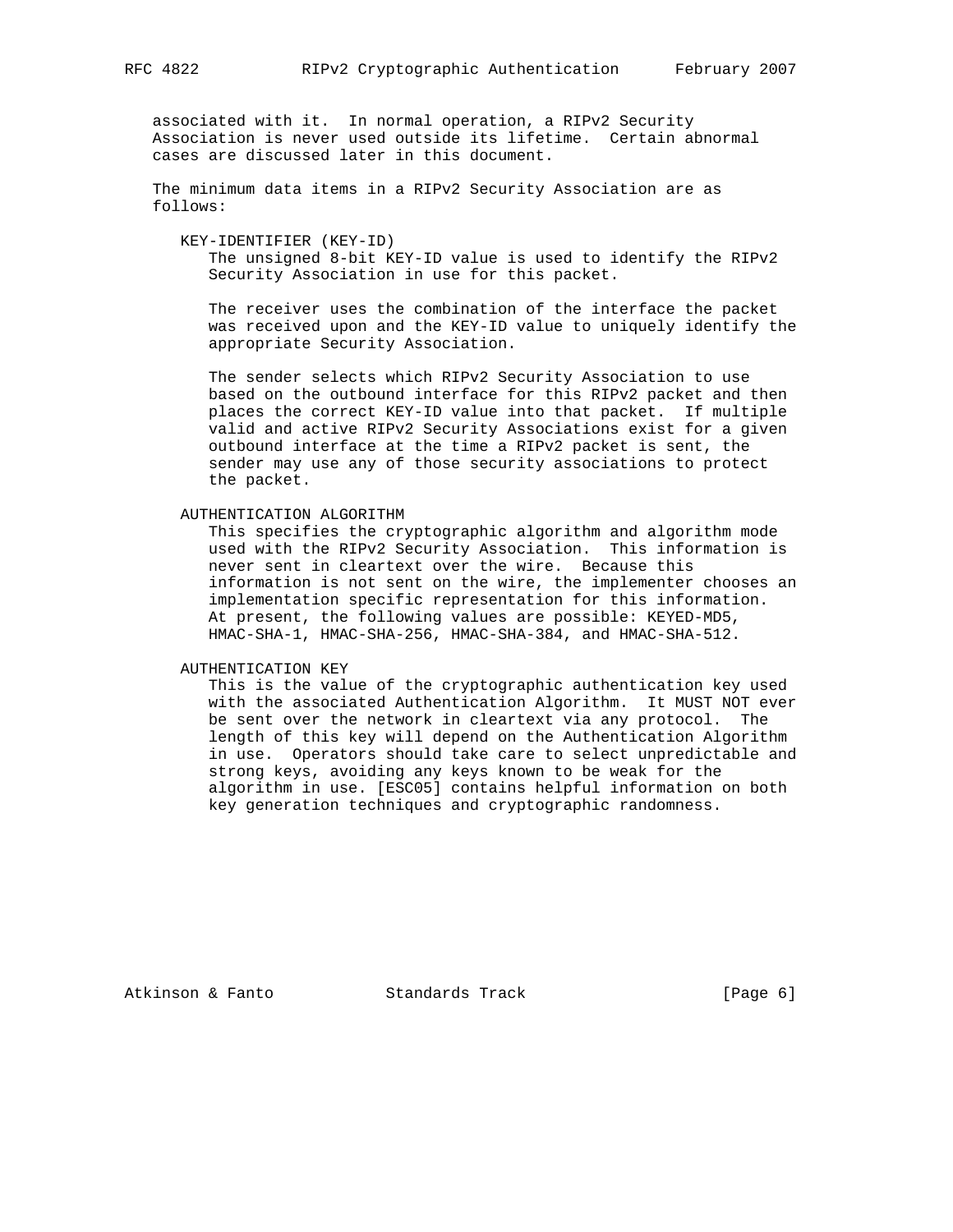### SEQUENCE NUMBER

 This is an unsigned 32-bit number. For a given KEY-ID value and sender, this number MUST NOT decrease. In normal operation, the operator should rekey the RIPv2 session prior to reaching the maximum value. The initial value used in the sequence number is arbitrary. Receivers SHOULD keep track of the most recent sequence number received from a given sender.

START TIME

 This is a local representation of the day and time that this Security Association first becomes valid.

STOP TIME

 This is a local representation of the day and time that this Security Association becomes invalid (i.e., when it expires). It is permitted, but not recommended, for an operator to configure this to "never expire". The "never expire" value is not recommended operational practice because it reduces security as compared with periodic rekeying. Normally, a RIPv2 Security Association is deleted at its STOP TIME. However, there are certain pathological cases, which are discussed in Section 5.1.

 The authentication trailer consists of the Authentication Data, which is the output of the keyed cryptographic hash function. See later subsections of this section for details on computing this field.

2.3. Basic Authentication Processing

 When the authentication type is "Cryptographic Hash Function", message processing is changed in message creation and reception as compared with the original RIPv2 specification in [Mal94].

 This section describes the message processing generically. Additional algorithm-dependent processing that is required is described in separate, subsequent sections of this document. As of this writing, there are 2 kinds of algorithm-dependent processing. One covers the "Keyed-MD5" algorithm. The other covers the "HMAC-SHA1" family of algorithms.

2.3.1. Message Generation

The RIPv2 Packet is created as usual, with these exceptions:

 (1) The UDP checksum SHOULD be calculated, but MAY be set to zero because any of the cryptographic authentication mechanisms in this specification will provide stronger integrity protection than the standard UDP checksum.

Atkinson & Fanto Standards Track [Page 7]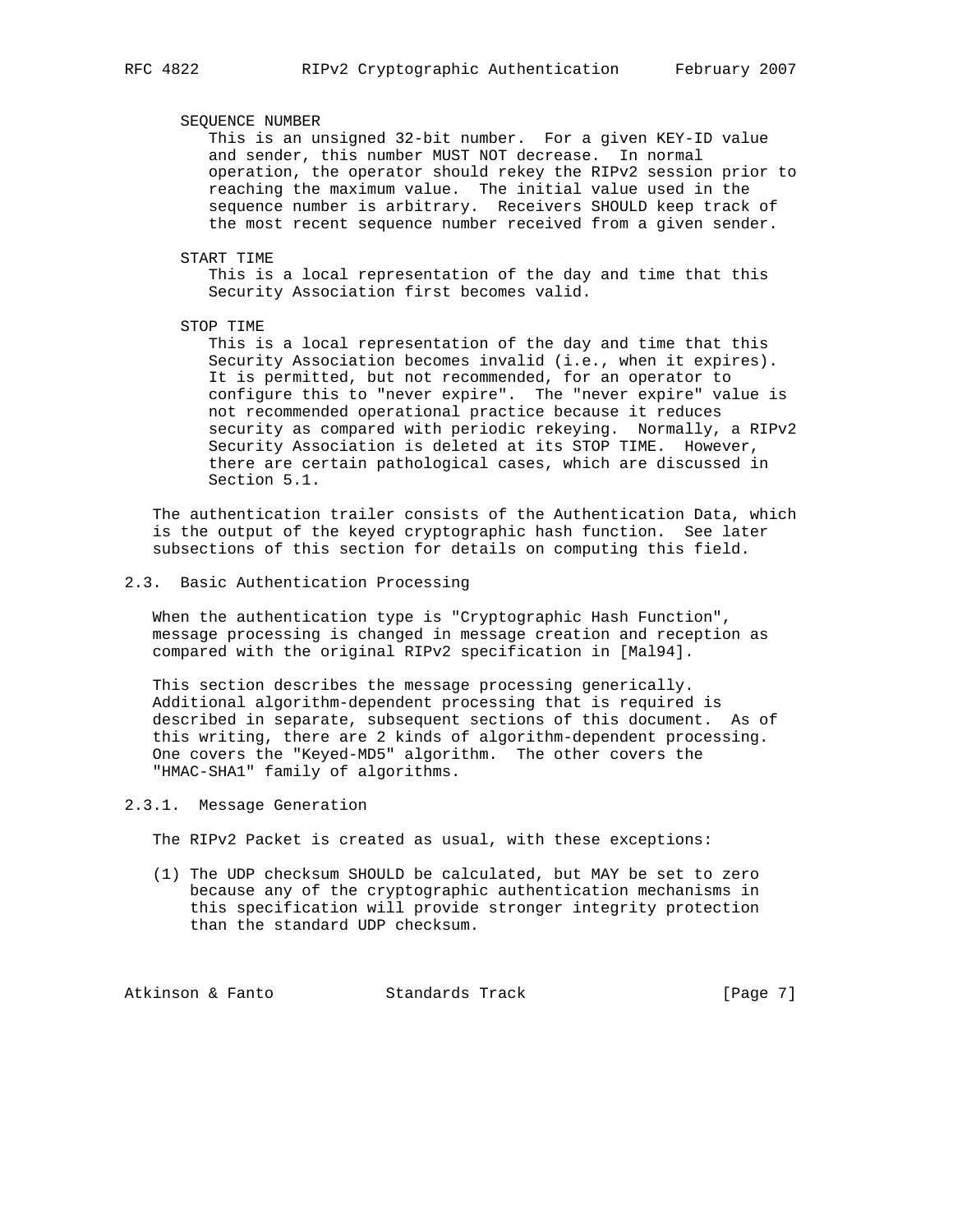- - (2) The Authentication Type field indicates Cryptographic Authentication (3).
	- (3) The Authentication "password" field is reused to store a packet offset to the Authentication Data, a Key Identifier, the Authentication Data Length, and a non-decreasing sequence number.

 See also Section 2.2 above on RIPv2 Security Association for other important background information.

When creating the RIPv2 Packet, the following process is followed:

- (1) The Packet Length field of the RIPv2 header indicates the size of the main body of the RIPv2 packet.
- (2) An appropriate RIPv2 Security Association is selected for use with this packet, based on the outbound interface for the packet. Any valid RIPv2 Security Association for that outbound interface may be used. The Authentication Data Offset, Key Identifier, and Authentication Data Length fields are filled in appropriately.
- (3) Algorithm-dependent processing occurs now, either for the "Keyed-MD5" algorithm or for the "HMAC-SHA1" algorithm family. See the respective sub-sections (below) for details of this algorithm-dependent processing.
- (4) The resulting Authentication Data value is written into the Authentication Data field. The trailing pad (if any) is not actually transmitted, as it is entirely predictable from the message length and Authentication Algorithm in use.
- 2.3.2. Message Reception

When the message is received, the process is reversed:

- (1) The received Authentication Data is set aside and stored for later use,
- (2) The appropriate RIPv2 Security Association is determined from the value of the Key Identifier field and the interface the packet was received on. If there is no valid RIPv2 Security Association for the received Key Identifier on the interface that the packet was received on, then:
	- (a) all processing of the incoming packet ceases, and
	- (b) a security event SHOULD be logged by the RIPv2 subsystem of the receiving system. That security event should indicate at

Atkinson & Fanto Standards Track [Page 8]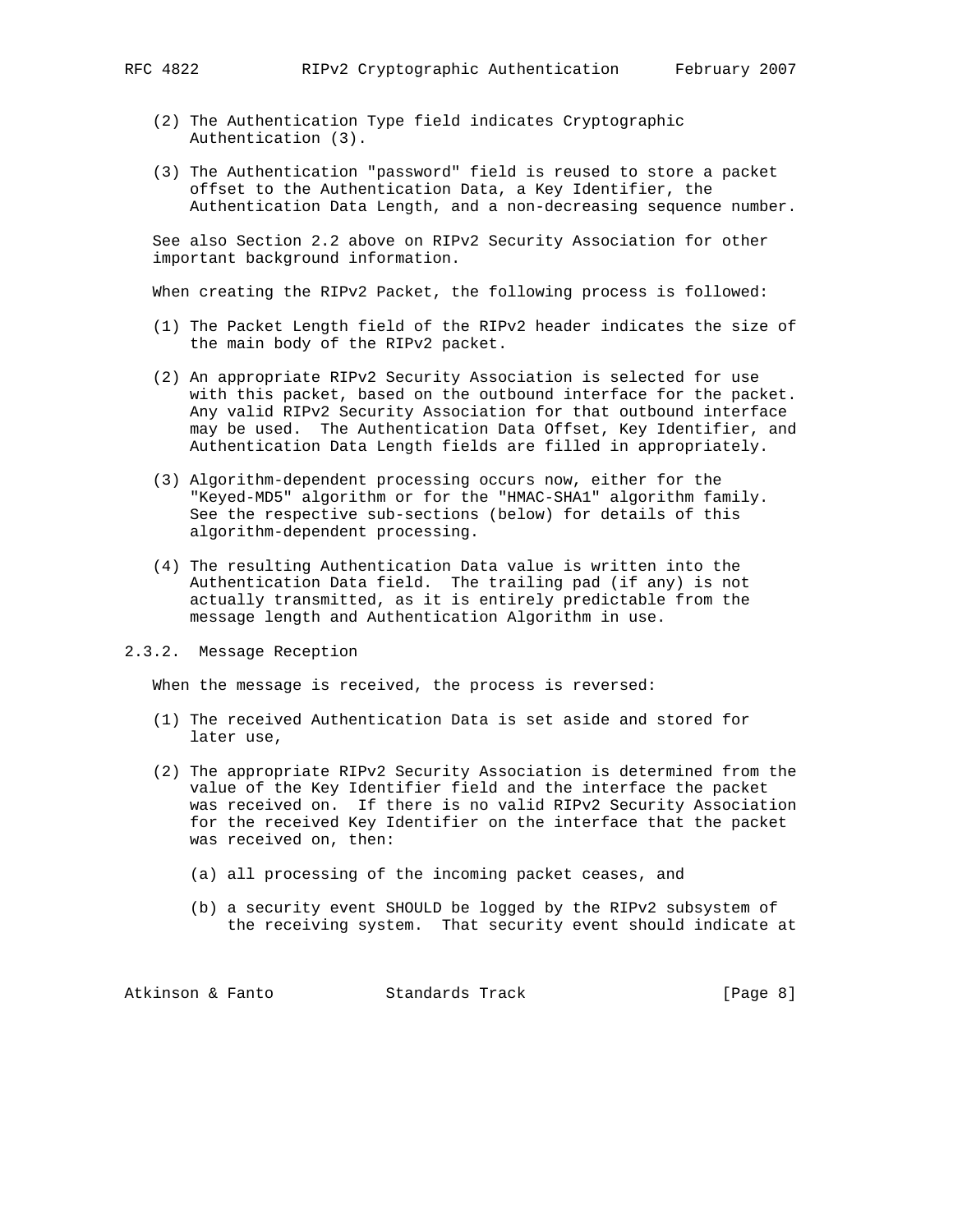least the day/time that the bad packet was received, the Source IP Address of the received RIPv2 packet, the Key-ID field value, the interface the bad packet arrived upon, and the fact that no valid RIPv2 Security Association was found for that interface and Key-ID combination.

- (3) Algorithm-dependent processing is performed, using the algorithm specified by the appropriate RIPv2 Security Association for this packet. This results in calculation of the Authentication Data based on the information in the received RIPv2 packet and information from the appropriate RIPv2 Security Association for that packet.
- (4) The calculated Authentication Data result is compared with the received Authentication Data.
- (5) If the calculated authentication data result does not match the received Authentication Data field, then:
	- (a) the message MUST be discarded without being processed, and
	- (b) a security event SHOULD be logged by the RIPv2 subsystem of the receiving system. That security event SHOULD indicate at least the day/time that the bad packet was received, the Source IP Address of the received RIPv2 packet, the Key-ID field value, the interface the bad packet arrived upon, and the fact that RIPv2 Authentication failed upon receipt of the packet.
- (6) If the neighbor has been heard from recently enough to have viable routes in the local routing table, and the received sequence number is less than the last sequence number received, then the message MUST be discarded unprocessed. If the received sequence number is less than the last sequence number received, that fact SHOULD be logged as a security event. This logged security event SHOULD indicate at least the day/time that the bad packet was received, the Source IP Address of the received RIPv2 packet, the Key-ID field value, and the fact that an out-of-order RIPv2 sequence number was received.

 When connectivity to the neighbor has been lost, the receiver SHOULD be ready to accept either:

- a message with a sequence number of zero.
- a message with a higher sequence number than the last received sequence number.

Atkinson & Fanto Standards Track [Page 9]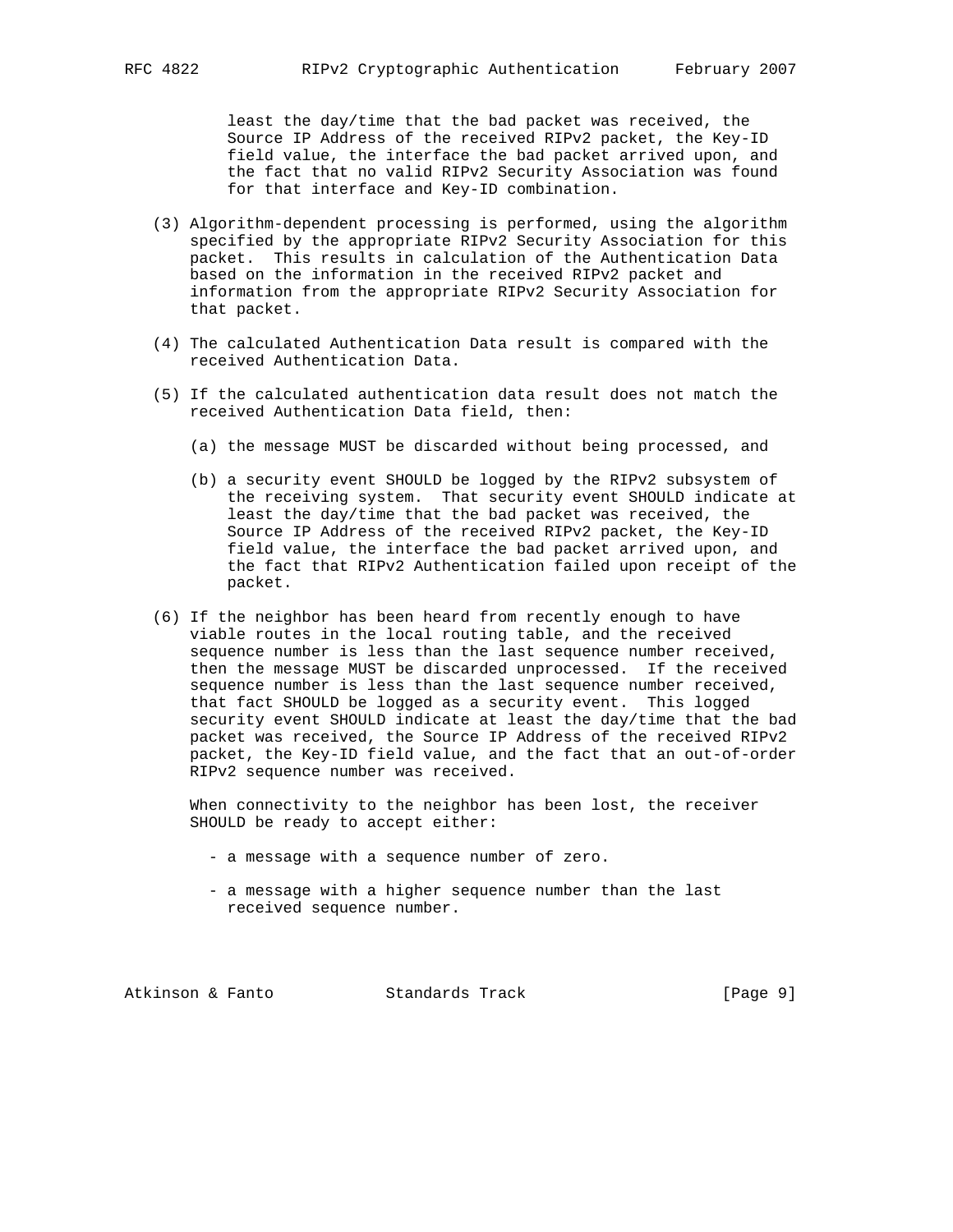(7) Acceptable messages are now truncated to the RIPv2 message itself, minus the authentication trailer, and are processed normally (i.e., in accordance with the RIPv2 base specification in RFC 2453 [Mal98]). The last received sequence number for this RIPv2 Security Association and sender is also updated.

 NOTA BENE: A router that has forgotten its current sequence number but remembers its Security Association MUST send its first packet with a sequence number of zero. This leaves a small opening for a replay attack. To reduce the risk of such attacks by precluding the situation where a router has forgotten its current sequence number, implementers SHOULD provide non-volatile storage for all components of a RIPv2 Security Association, and receiving systems SHOULD provide non-volatile storage for the last received sequence number from each sender. See also the Security Considerations section of this document.

2.4. Keyed-MD5 Algorithm-Dependent Processing

 This section describes the algorithm-dependent processing steps applicable when the "Keyed-MD5" authentication algorithm is in use. The RIPv2 Authentication Key is always 16 octets when "Keyed-MD5" is in use.

- (1) The RIPv2 Authentication Key is appended to the RIPv2 packet in memory.
- (2) The Trailing Pad for MD5 and message length fields are added in memory. The diagram below shows how these additions appear when appended in memory:

| Authentication Key                               |  |
|--------------------------------------------------|--|
| $(16$ octets long)                               |  |
|                                                  |  |
|                                                  |  |
| zero or more pad octets (as defined by RFC 1321) |  |
|                                                  |  |
| 64-bit message length MSW                        |  |
|                                                  |  |
| 64-bit message length LSW                        |  |
|                                                  |  |

 (3) The Authentication Data is then calculated according to the MD5 algorithm defined by RFC 1321 [Rivest92].

Atkinson & Fanto Standards Track [Page 10]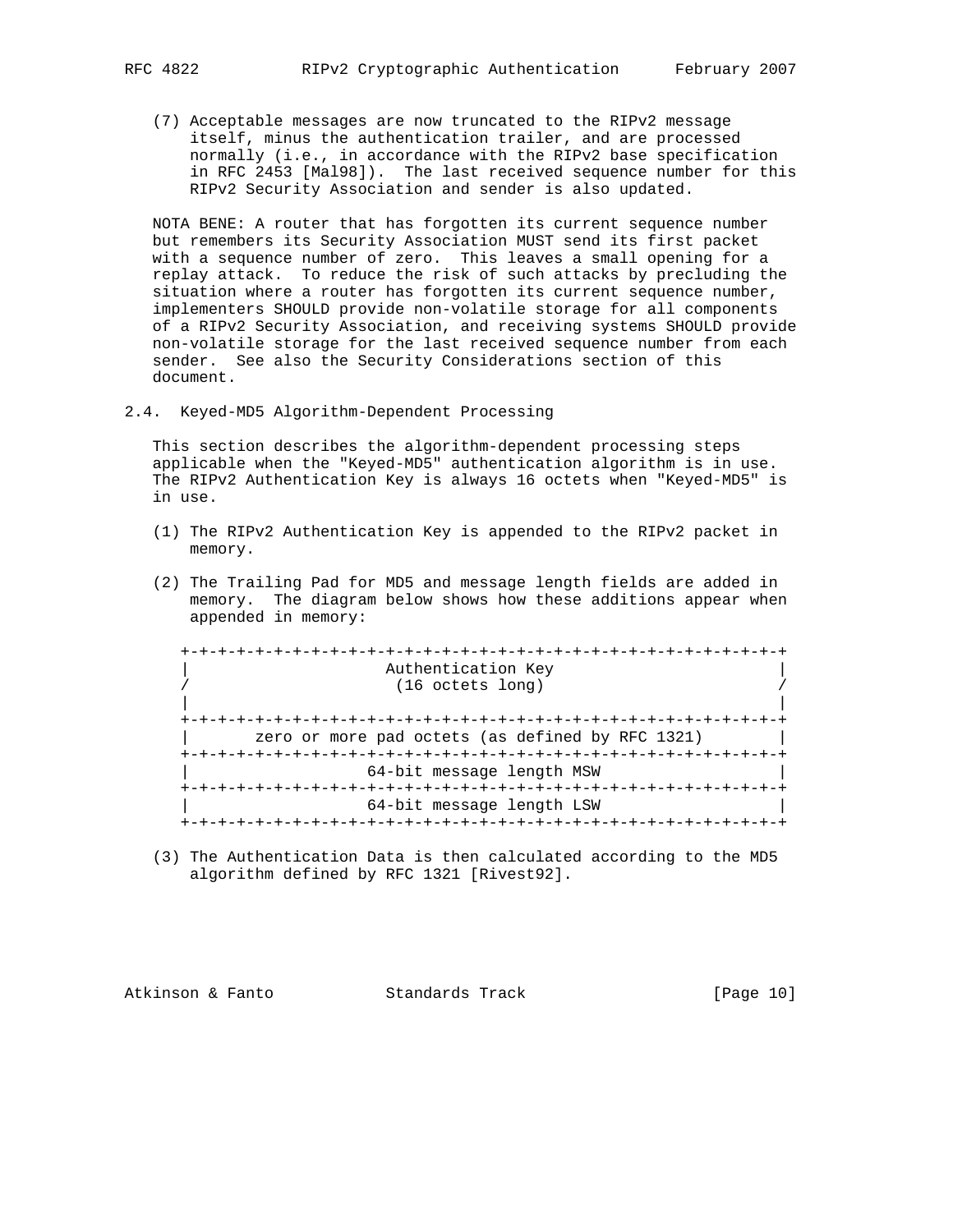## 2.5. HMAC-SHA1 Algorithm-Dependent Processing

 This section describes the processing steps for HMAC Authentication. While HMAC was originally documented in [KMC97], for this specification, the terminology used in [FIPS-198] is used. While the current specification only provides full details for HMAC Authentication using the National Institute of Standards and Technology (NIST) SHA-1 algorithm (and its direct derivatives), this same basic process could be used with other cryptographic hash functions in the future. Because the RIPv2 packet is only hashed once, the overhead of the double hashing in this process is negligible.

 The US NIST Secure Hash Standard (SHS), defined by [FIPS-180-2], includes specifications for SHA-1, SHA-256, SHA-384, and SHA-512. This specification defines processing for each of these.

 The output of the cryptographic computations (e.g., HMAC-SHA1) is NOT truncated for RIPv2 Cryptographic Authentication.

 The Authentication Data Length is equal to the Message Digest Size for the hash algorithm in use.

 Any key value known to be weak with an algorithm defined by the NIST Secure Hash Standard MUST NOT be used with such an algorithm in an implementation of this specification. US NIST is the authoritative source for public information on weak keys for those algorithms.

 In the algorithm description below, the following nomenclature, which is consistent with [FIPS-198], is used:

| H.  | is the specific hashing algorithm,                                 |
|-----|--------------------------------------------------------------------|
|     | for example, SHA-1 or SHA-256.                                     |
| Ko. | is the cryptographic key used with the hash algorithm.             |
| B   | is the block-size of H, measured in octets, not bits.              |
|     | Note that B is the internal block size, not the hash size.         |
|     | For SHA-1 and SHA-256: $B == 64$ .                                 |
|     | For SHA-384 and SHA-512: $B == 128$                                |
| L   | is the length of the hash, measured in octets, not bits.           |
|     | For example, with SHA-1, $L == 20$ .                               |
|     | XOR is the exclusive-or operation.                                 |
|     | Opad is the hexadecimal value 0x5c repeated B times.               |
|     | Ipad is the hexadecimal value 0x36 repeated B times.               |
|     | Apad is the hexadecimal value $0x878FE1F3$ repeated $(L/4)$ times. |
|     |                                                                    |

Atkinson & Fanto Standards Track [Page 11]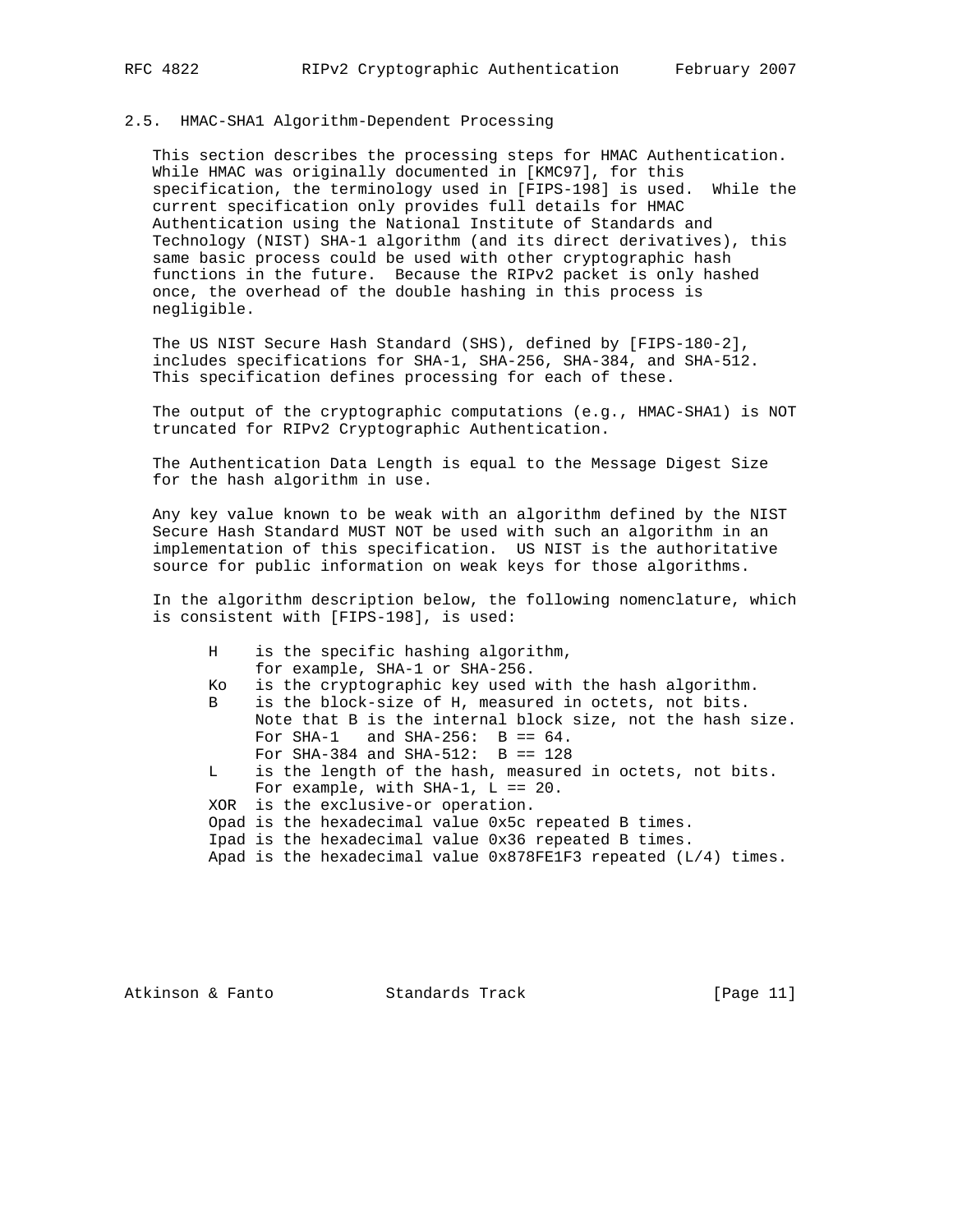## (1) PREPARATION OF KEY In this application, Ko is always L octets long.

 If the Authentication Key is L octets long, then Ko is set equal to the Authentication Key. If the Authentication Key is more than L octets long, then Ko is set to H(Authentication Key). If the Authentication Key is less than L octets long, then Ko is set to the Authentication Key with zeros appended to the end of the Authentication Key such that Ko is L octets long.

 (2) FIRST HASH First, the RIPv2 packet's Authentication Data field is filled with the value Apad.

 Then, a first hash, also known as the inner hash, is computed as follows:

First-Hash =  $H(Ko XOR Ipad || (RIPv2 Packet))$ 

(3) SECOND HASH

 Then a second hash, also known as the outer hash, is computed as follows:

Second-Hash = H(Ko XOR Opad || First-Hash)

(4) RESULT

 The result Second-Hash becomes the authentication data that is sent in the Authentication Data field of the RIPv2 packet. The length of the Authentication Data field is always identical to the message digest size of the hash function H that is being used.

 This also implies that use of hash functions with larger output sizes will also increase the size of the packet as transmitted on the wire.

3. Management Procedures

 Key management is an important component of this mechanism and proper implementation is central to providing the intended level of risk reduction.

3.1. Key Management Requirements

 It is strongly desirable that a hypothetical security breach in one Internet protocol not automatically compromise other Internet protocols. The Authentication Key of this specification SHOULD NOT be configured or stored using protocols (e.g., RADIUS) or cryptographic algorithms that have known flaws.

Atkinson & Fanto Standards Track [Page 12]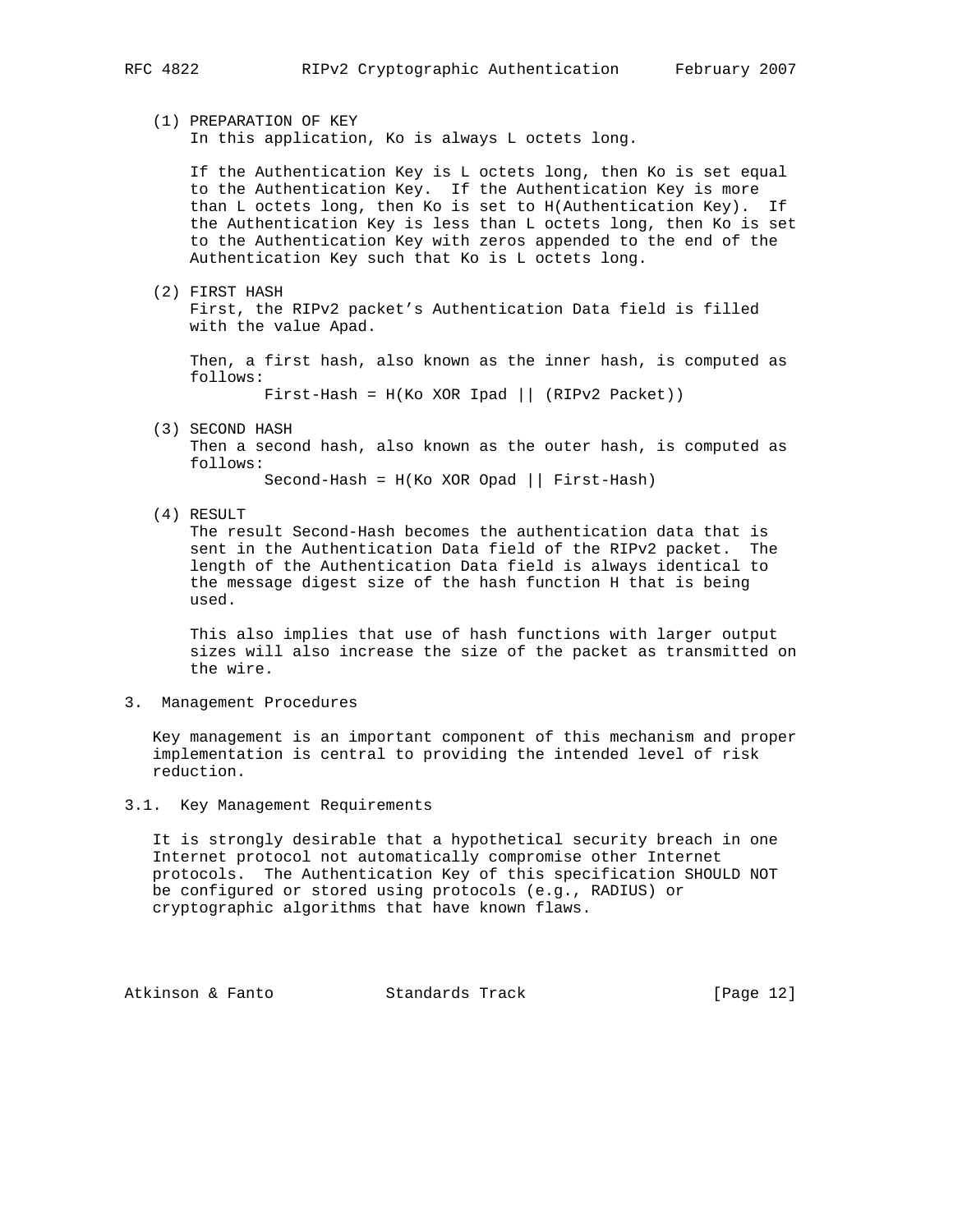Implementations MUST support the storage of more than one key at the same time, although it is recognized that only one key will normally be active on an interface. Implementations MUST associate a specific Security Association lifetime (i.e., date/time first valid and date/time no longer valid) and a key identifier with each key. Implementations also MUST support manual key distribution. An example of manual key distribution is having the privileged user typing in the key, key lifetime, and key identifier on the router console. An operator may configure the Security Association lifetime to infinite, which means that the session is never rekeyed. However, instead, it is strongly recommended that operators rekey regularly, using a moderately short Security Association lifetime (e.g., 24 hours).

 This specification requires support for at least two authentication algorithms, so the implementation MUST require that the authentication algorithm be specified for each key when the other key information is entered. Manual deletion of active Security Associations MUST be supported.

 It is likely that the IETF will define a standard key management protocol for use with routing protocols. It is strongly desirable to use an IETF standards-track key management protocol to distribute RIPv2 Authentication Keys among communicating RIPv2 implementations. Such a protocol would provide scalability and significantly reduce the human administrative burden. The Key-ID field can be used as a hook between RIPv2 and such a future protocol.

 Key management protocols have a long history of subtle flaws that are often discovered long after the protocol was first described in public. To avoid having to change all RIPv2 implementations should such a flaw be discovered, integrated key management protocol techniques were deliberately omitted from this specification.

## 3.2. Key Management Procedures

 As with all security methods using keys, it is necessary to change the RIPv2 Authentication Key on a regular basis. To maintain routing stability during such changes, implementations MUST be able to store and use more than one RIPv2 Authentication Key on a given interface at the same time.

 Each key will have its own Key Identifier (KEY-ID), which is stored locally. The combination of the Key Identifier and the interface associated with the message uniquely identifies the Authentication Algorithm and RIPv2 Authentication Key in use.

Atkinson & Fanto Standards Track [Page 13]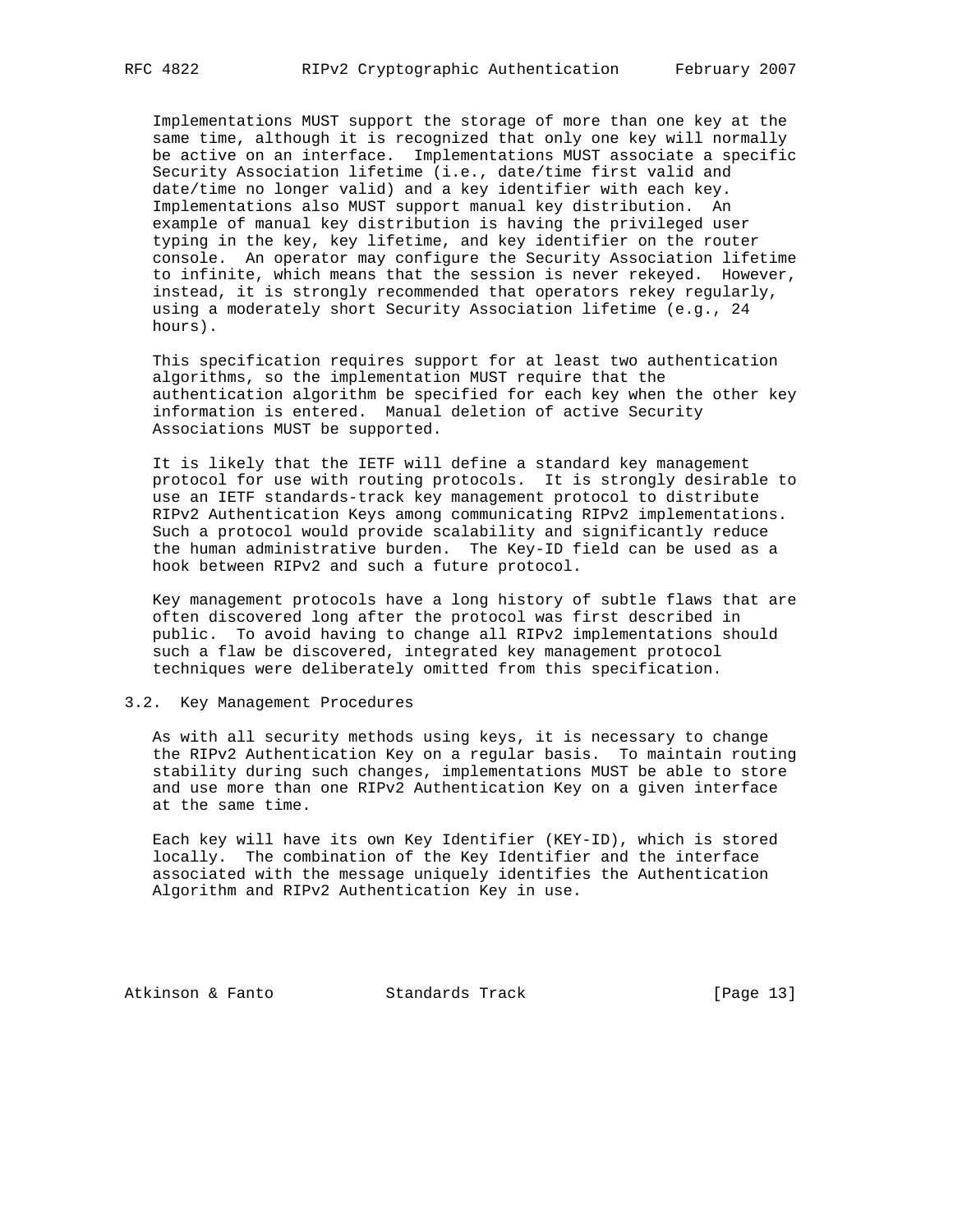As noted above in Section 2.3.1, the party creating the RIPv2 message will select a valid RIPv2 Security Association from the set of valid RIPv2 Security Associations for that interface. The receiver MUST use the Key Identifier and receiving interface to determine which RIPv2 Security Association to use for authentication of the received message. More than one RIPv2 Security Association MAY be associated with an interface at the same time. The receiver MUST NOT simply try all RIPv2 Security Associations (i.e., keys) that might be configured for RIPv2 on the receiving interface, as that creates an easily exploited denial-of-service attack on the RIP subsystem of the receiver. (At least one widely used implementation of the previous version of this specification violates these requirements as of the publication date of this document and has consequent security vulnerabilities.)

 Hence, it is possible to have fairly smooth RIPv2 Security Association (i.e., key) rollovers, without losing legitimate RIPv2 messages due to an invalid shared key and without requiring people to change all the keys at once. To ensure a smooth rollover, each communicating RIPv2 system must be updated with the new RIPv2 Security Association (including the new key) several minutes before the current RIPv2 Security Association will expire and several minutes before the new RIPv2 Security Association lifetime begins. Also, the new RIPv2 Security Association should have a lifetime that starts several minutes before the old RIPv2 Security Association expires. This gives time for each system to learn of the new security association before that security association will be used. It also ensures that the new security association will begin use and the current security association will go out of use before the current security association's lifetime expires. For the duration of the overlap in security association lifetimes, a system may receive messages corresponding to either security association and successfully authenticate the message. The Key-ID in the received message is used to select the appropriate security association (i.e., key) to be used for authentication.

4. Conformance Requirements

 For this specification, the term "conformance" has identical meaning to the phrase "full compliance".

 The Keyed MD5 authentication algorithm and the HMAC-SHA1 algorithm MUST be implemented by all conforming implementations. In addition, the HMAC-SHA-256, HMAC-SHA-384, and HMAC-SHA-512 algorithms SHOULD be implemented. MD5 is defined in [Rivest92]. SHA-1, SHA-256, SHA-384, and SHA-512 have been defined by the US NIST in [FIPS-180-2].

Atkinson & Fanto Standards Track [Page 14]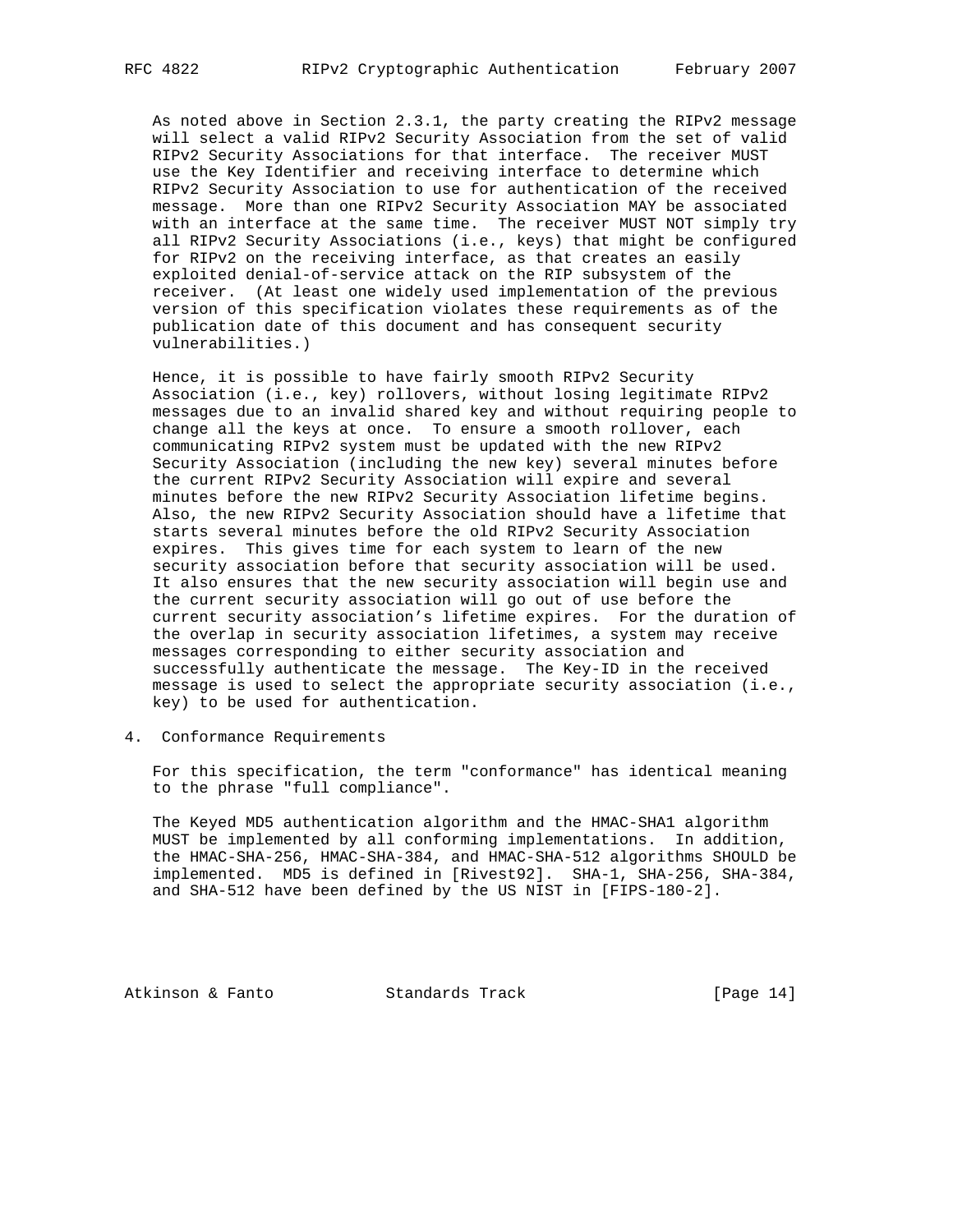A conforming implementation MAY also support additional authentication algorithms, provided those additional algorithms are publicly and openly specified.

 Manual key distribution as described above MUST be supported by all conforming implementations. All implementations MUST support the smooth key rollover described under "Key Management Procedures". This also means that implementations MUST support at least 2 concurrent RIPv2 Security Associations.

 The user documentation provided with the implementation ought to contain clear instructions on how to configure the implementation such that smooth key rollover occurs successfully.

 Implementations SHOULD support a standard key management protocol for secure distribution of RIPv2 Authentication Keys once such a key management protocol is standardized by the IETF.

 The Security Considerations section of this document is an integral part of the specification, not just a discussion of the protocol.

5. Security Considerations

 This entire memo describes and specifies an authentication mechanism for the RIPv2 routing protocol that is believed to be secure against passive attacks. The term "passive attack" is defined in RFC 1704 [HA94]. The analysis contained in RFC 1704 motivated this work. Passive attacks are clearly widespread in the Internet at present [HA94].

 Protection against active attacks is incomplete in this current specification. The main issue relative to active attacks lies in the need to support the case where another router has recently rebooted and that router lacks the non-volatile storage needed to remember the RIPv2 Security Association(s) and last received RIPv2 sequence number(s) across that reboot.

## 5.1. Known Pathological Cases

 Two known pathological cases exist that MUST be handled by implementations. Both of these are failures of the network manager. Each of these should be exceedingly rare in normal operation.

 (1) During key rollover, devices might exist that have not yet been successfully configured with the new key. Therefore, routers SHOULD implement an algorithm that detects the set of RIPv2 Security Associations being used by its neighbors, and transmit its messages using both the new and old RIPv2 Security

Atkinson & Fanto Standards Track [Page 15]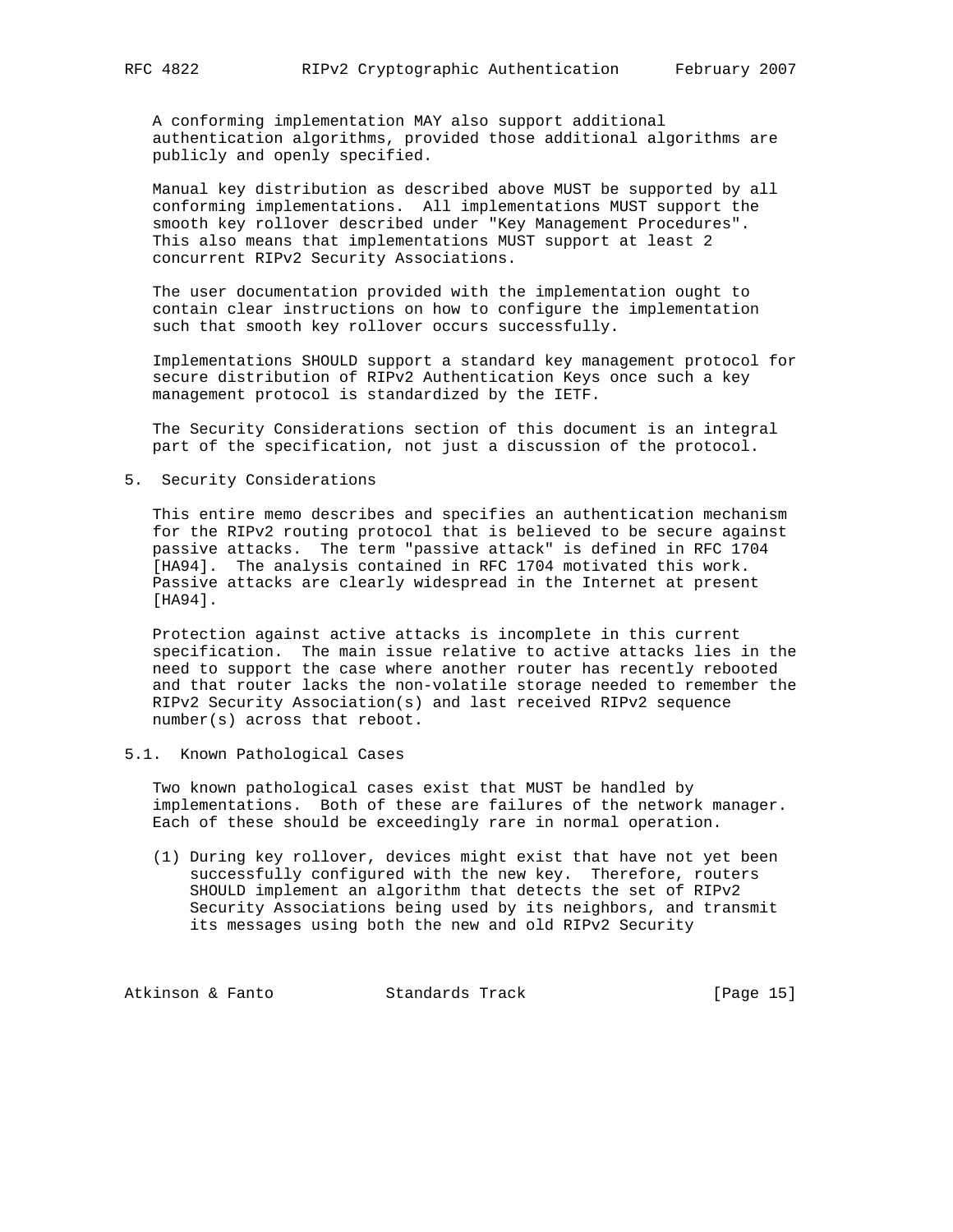Associations (i.e., keys) until all of the neighbors are using the new security association or the lifetime of the old security association expires. Under normal circumstances, this elevated transmission rate will exist for a single RIP update interval.

 (2) In the event that the last RIPv2 Security Association of an interface expires, it is unacceptable to revert to an unauthenticated condition, and not advisable to disrupt routing. Therefore, the router MUST send a "last RIPv2 Security Association expiration" notification to the network manager (e.g., via SYSLOG, SNMP, and/or other means) and SHOULD treat that last Security Association as having an infinite lifetime until the lifetime is extended, the Security Association is deleted by network management, or a new security association is configured.

 In some circumstances, the practice described in (2) can leave an opening to an active attack on the RIPv2 routing subsystem. Therefore, any actual occurrence of a RIPv2 Security Association expiration MUST cause a security event to be logged by the implementation. This log item MUST include at least a note that the RIPv2 Authentication Key expired, the RIP routing protocol instance(s) affected, the routing interfaces affected, the Key-ID that is affected, and the current date/time. Operators are encouraged to check such logs as an operational security practice to help detect active attacks on the RIPv2 routing subsystem. Further, implementations SHOULD provide a configuration knob ("fail secure") to let a network operator prefer to have the RIPv2 routing fail when the last key expires, rather than continue using RIPv2 in an insecure manner.

5.2 Network Management Considerations

 Also, the use of SNMP, even SNMPv3 with cryptographic authentication and cryptographic confidentiality enabled, to modify or configure the RIPv2 Security Associations, or any component of the security association (for example, the cryptographic key), is NOT RECOMMENDED. This practice would create a potential for a cascading vulnerability, whereby a compromise in the SNMP security implementation would necessarily lead to a compromise not only of the local routing table (which could be accessed via SNMP) but also of all other routers that receive RIPv2 packets (directly or indirectly) from the compromised router.

Atkinson & Fanto Standards Track [Page 16]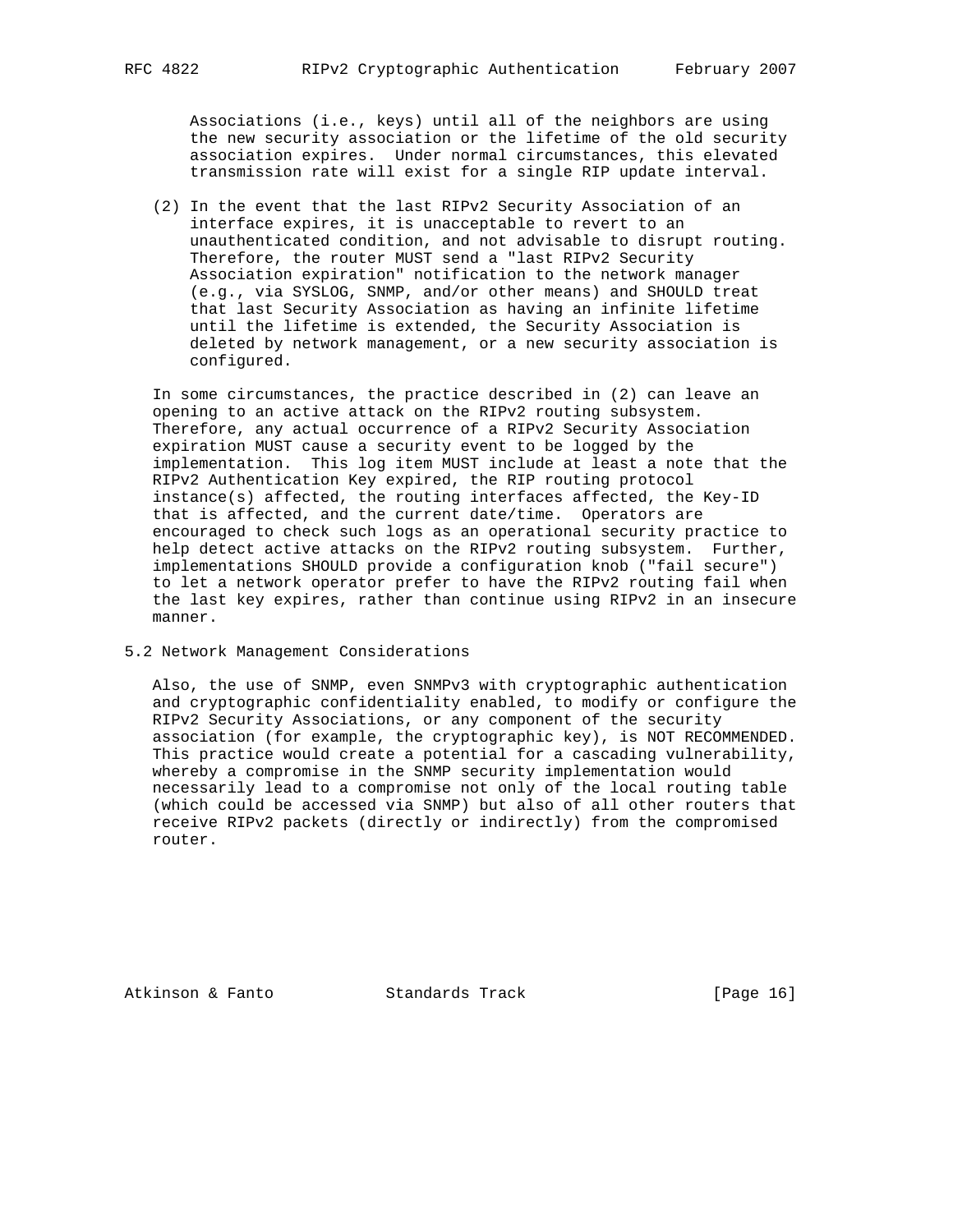Similarly, the use of protocols not designed and evaluated for use in key management (e.g., RADIUS, Diameter) to configure the security association is also NOT RECOMMENDED. Reading the Security Associations via SNMP is allowed, but the information is to be treated as security-sensitive and protected by using the priv mode.

 Also, the use of SNMP to configure which form of RIPv2 authentication is in use is also NOT RECOMMENDED because of a similar cascading failure issue. Any future revision of the RIPv2 Management Information Base (MIB) [MB94] should consider making the rip2IfConfAuthType object read-only. Further, this object would need a new enum value to accommodate the RIPv2 cryptographic authentication type. In addition, the compliance statement for this MIB does not have a MIN-ACCESS for this object. At a minimum, if the MIB is updated, a new compliance statement SHOULD be written for this object that allows this object to be implemented as read-only. For the rip2ifConfAuthKey object, since this object always returns ''H when read, the object's MIN-ACCESS in any revised compliance statement SHOULD be not-accessible if the MIB is updated.

 Further, for similar reasons, any future revisions to the RIPv2 Management Information Base (MIB) SHOULD deprecate or omit any objects that would permit the writing of any RIPv2 Security Association or RIPv2 Security Association component (e.g., the cryptographic key).

 Also, it is RECOMMENDED that any future revisions to the RIPv2 Management Information Base (MIB) consider adding MIB objects to hold information about any RIPv2 security events that might have occurred, and MIB objects that could be used to read the set of security events that have been logged by the RIPv2 subsystem. For each security event mentioned in this document, it is also RECOMMENDED that appropriate notifications be included, with a MAX-ACCESS of Accessible-for-notify, in any future versions of the RIPv2 MIB module.

## 5.3. Key Management Considerations

 For the past several years, manual configuration (e.g., via a console) has been commonly used to create and modify RIPv2 Security Associations. There are a number of large-scale RIP deployments today that successfully use manual configuration of RIPv2 Security Associations. There are also sites that use scripts (e.g., combining Tcl/Expect, PERL, and SSHv2) with a site-specific configuration database and secure console connections to dynamically manage all aspects of their router configurations, including their RIPv2 Security Associations. This last approach is similar to the current IETF approach to Network Configuration (NetConf) standards.

Atkinson & Fanto Standards Track [Page 17]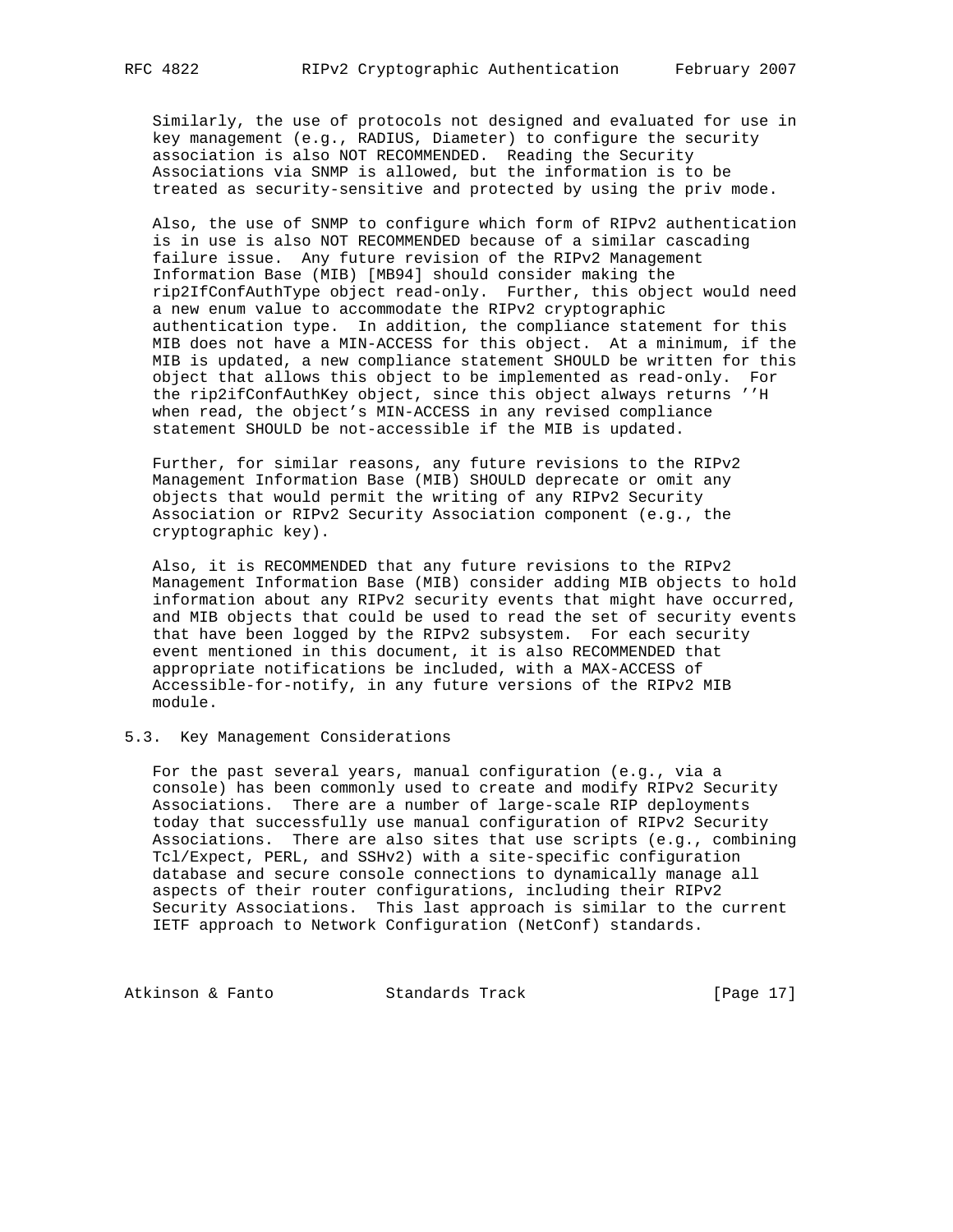Recent IETF Multicast Security (MSEC) working group efforts into multicast key management appear promising. Several large RIPv2 deployments happen to also have deployed the Kerberos authentication system. Recent IETF work into the use of Kerberos for Internet Key Negotiation (KINK) also seems relevant; one might use Kerberos to support RIPv2 key management functions for use at sites that have already deployed Kerberos. It is hoped that in the future the IETF will standardize a key management protocol suitable for managing RIPv2 Security Associations.

## 5.4. Assurance Considerations

 Users need to understand that the quality of the security provided by this mechanism depends completely on the strength of the implemented authentication algorithms, the strength of the key being used, and the correct implementation of the security mechanism in all communicating RIPv2 implementations. This mechanism also depends on the RIPv2 Authentication Key being kept confidential by all parties. If any of these are incorrect or insufficiently secure, then no real security will be provided to the users of this mechanism.

 Use of high-assurance development methods is RECOMMENDED for implementations of this specification, in order to reduce the risk of subtle implementation flaws that might adversely impact the operational risk reduction that this specification seeks to provide.

## 5.5. Confidentiality and Traffic Analysis Considerations

 Confidentiality is not provided by this mechanism. It is generally considered that an IP routing protocol does not require confidentiality, as the purpose of any routing protocols is to disseminate information about the topology of the network.

 Protection against traffic analysis is also not provided. Mechanisms such as bulk link encryption SHOULD be used when protection against traffic analysis is required [CKHD89].

## 5.6. Other Security Considerations

 Separately, the receipt of a RIPv2 packet using cryptographic authentication but containing an invalid or unknown Key-ID value might indicate an active attack on the RIP routing subsystem and is a significant security event. Therefore, any actual receipt of a RIPv2 packet using cryptographic authentication and containing an unknown, expired, or otherwise invalid KEY-ID value SHOULD cause a security event to be logged by the implementation. This log item SHOULD include at least the fact that the invalid KEY-ID was received, the source IP address of the packet containing the invalid KEY-ID, the

Atkinson & Fanto Standards Track [Page 18]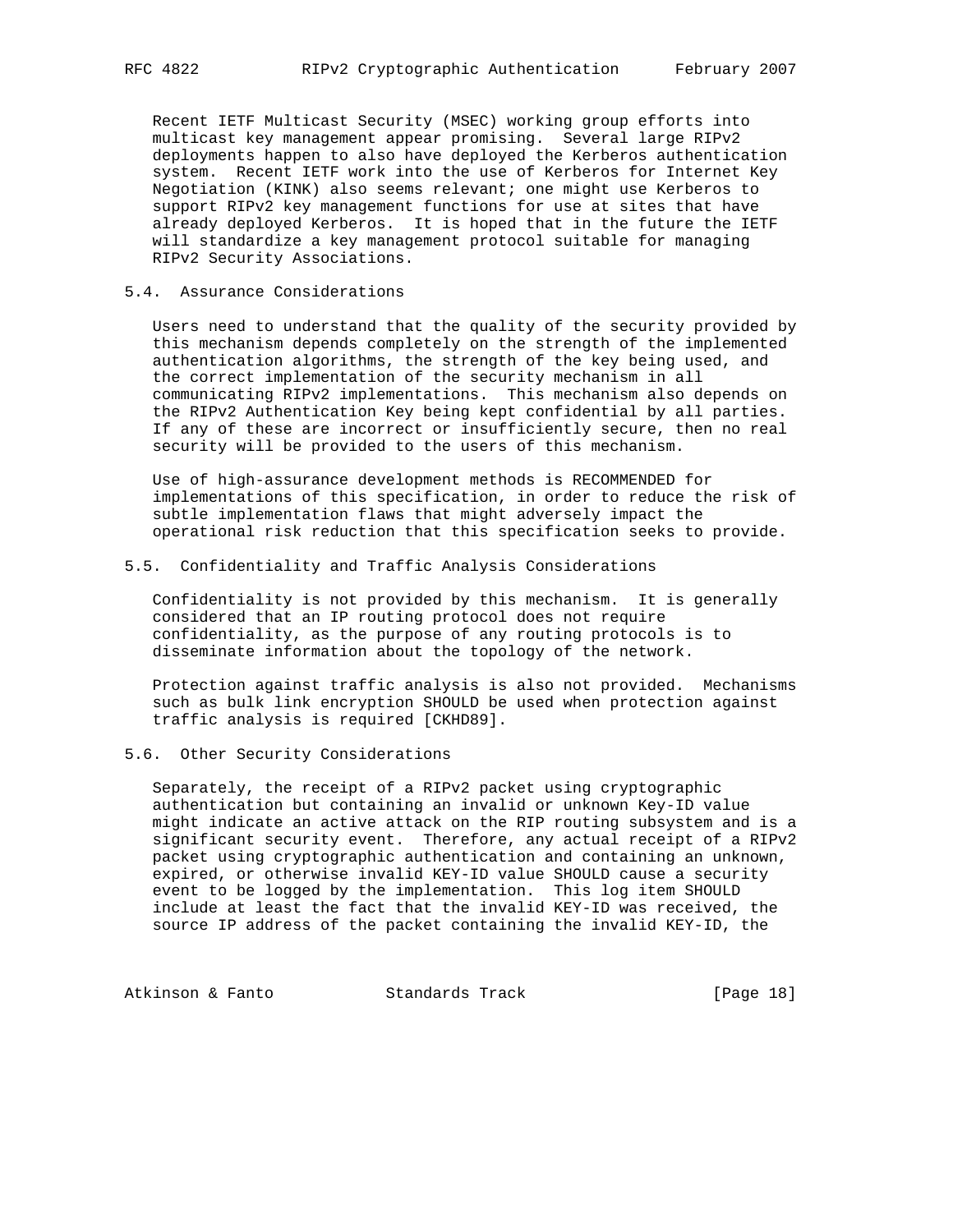interface(s) the packet was received on, the KEY-ID received, and the current date/time.

 A subtle user-interface consideration also should be noted. If a user interface only permits the entry of human-readable text (e.g., a password in US-ASCII format) for use as a cryptographic key, significant numbers of bits of the cryptographic key in use become predictable, thereby reducing the strength of the key in this context. For this reason, implementations of this specification SHOULD support the entry of RIPv2 cryptographic authentication keys in hexadecimal format.

## 5.7. Future Security Directions

 Specification and deployment of a standards-track key management protocol that supports this RIPv2 cryptographic authentication mechanism would be a significant next step in operational risk reduction and might actually increase the ease of deployment and operation of this mechanism. Such specification is beyond the scope of this document. Recent IETF work in MSEC and KINK working groups appears promising in this regard. Recent IETF work in the NETCONF working group towards standardizing methods for secure configuration management of routers is also relevant.

 Finally, we observe that this mechanism is not the final word on RIPv2 authentication. Rather, it is believed that this particular mechanism represents a significant risk reduction over previous methods (e.g., plaintext passwords), while remaining straightforward to implement correctly and also straightforward to deploy.

 User communities that believe this mechanism is not adequate to their needs are encouraged to consider using digital signatures with RIPv2. [MBW97] specifies the use of OSPF with Digital signatures; that document might be a starting point for creating such a specification for the RIPv2 protocol. Digital signatures are significantly more expensive computationally and are also significantly more difficult to deploy operationally, as compared with the mechanism specified here. However, it appears likely that much of the mechanism in this document could be reused with digital signatures.

6. Acknowledgments

 Fred Baker was co-author of the earlier RIPv2 MD5 Authentication document [AB97]. This document is a direct derivative of that earlier document, though it has been significantly reworked. The current authors would like to thank Bill Burr, Tim Polk, John Kelsey, and Morris Dworkin of (US) NIST for review of versions of this document.

Atkinson & Fanto Standards Track [Page 19]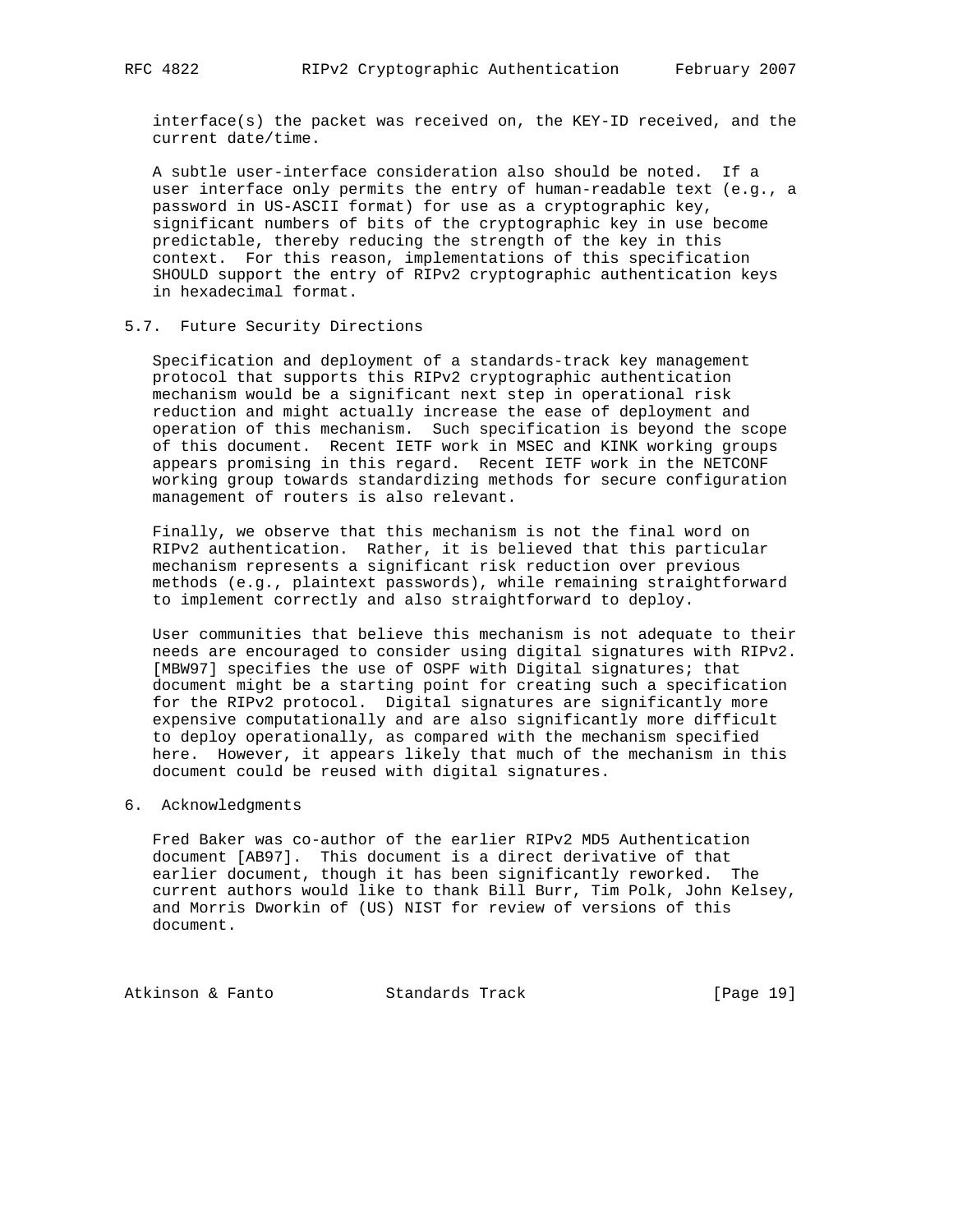- 7. Normative References
	- [BCP14] Bradner, S., "Key words for use in RFCs to Indicate Requirement Levels", BCP 14, RFC 2119, March 1997.
	- [Mal98] Malkin, G., "RIP Version 2", STD 56, RFC 2453, November 1998.
	- [FIPS-180-2] National Institute of Standards and Technology, "Secure Hash Standard", FIPS PUB 180-2, August 2002, <http://csrc.nist.gov/publications/fips/fips180-2/ fips180-2.pdf>.
	- [FIPS-198] National Institute of Standards and Technology, "The Keyed-Hash Message Authentication Code (HMAC)", FIPS PUB 198, March 2002, <http://csrc.nist.gov/publications/ fips/fips198/fips-198a.pdf>.
- 8. Informative References
	- [AB97] Baker, F. and R. Atkinson, "RIP-2 MD5 Authentication", RFC 2082, January 1997.
	- [Bell89] S. Bellovin, "Security Problems in the TCP/IP Protocol Suite", ACM Computer Communications Review, Volume 19, Number 2, pp. 32-48, April 1989.
	- [CKHD89] Cole Jr, Raymond, Donald Kallgren, Richard Hale, and John R. Davis, "Multilevel Secure Mixed-Media Communication Networks", Proceedings of the IEEE Military Communications Conference (MILCOM '89), IEEE, 1989.
	- [Dobb96a] Dobbertin, H., "Cryptanalysis of MD5 Compress", Technical Report, 2 May 1996. (Presented at Rump Session of EuroCrypt 1996.)
	- [Dobb96b] Dobbertin, H., "The Status of MD5 After a Recent Attack", CryptoBytes, Vol. 2, No. 2, Summer 1996.
	- [ESC05] Eastlake, D., 3rd, Schiller, J., and S. Crocker, "Randomness Requirements for Security", BCP 106, RFC 4086, June 2005.
	- [HA94] Haller, N. and R. Atkinson, "On Internet Authentication", RFC 1704, October 1994.

Atkinson & Fanto Standards Track [Page 20]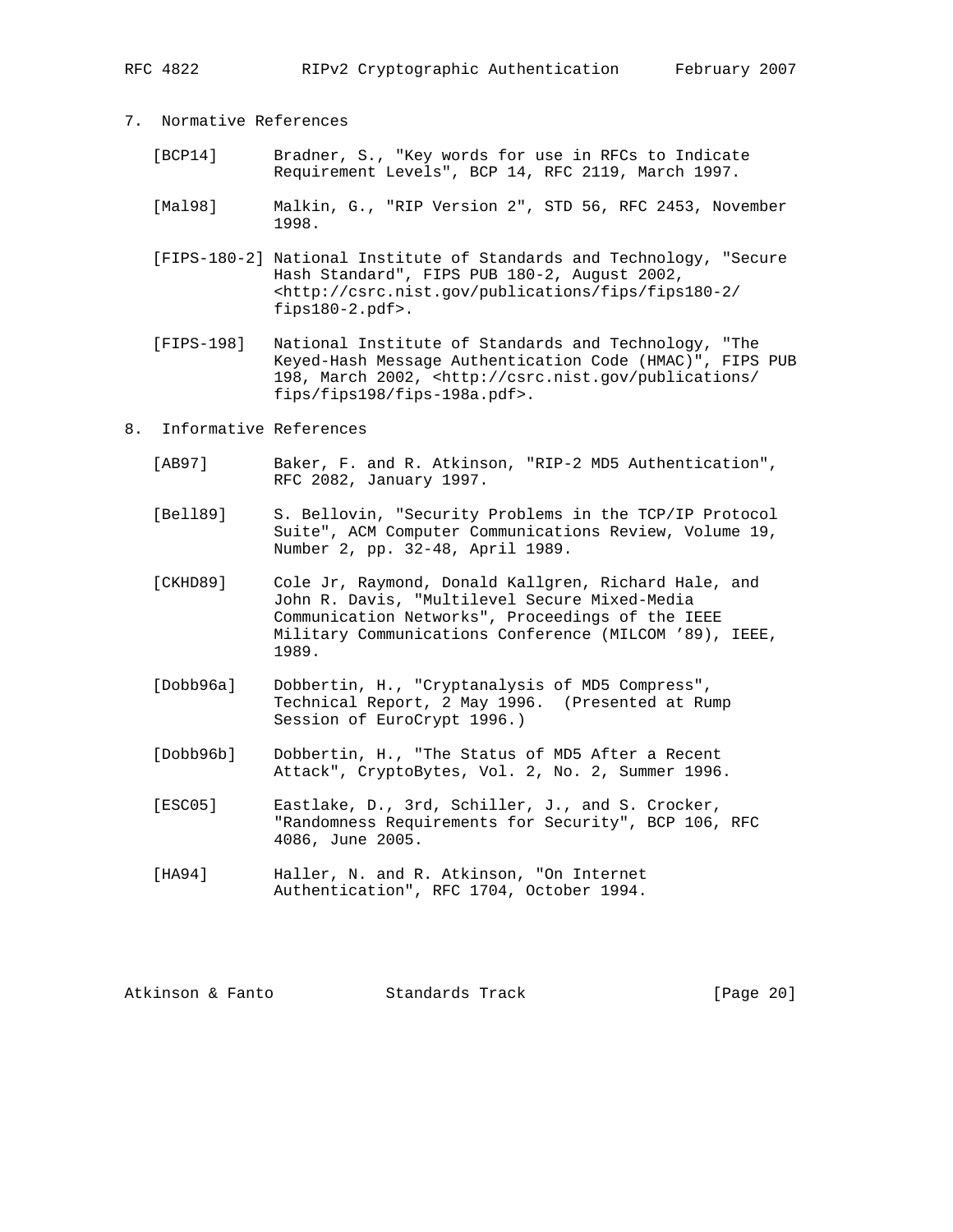| RFC 4822 | RIPv2 Cryptographic Authentication<br>February 2007                                                                         |
|----------|-----------------------------------------------------------------------------------------------------------------------------|
| [KMC97]  | Krawczyk, H., Bellare, M., and R. Canetti, "HMAC:<br>Keyed-Hashing for Message Authentication", RFC 2104,<br>February 1997. |
| [Mal94]  | Malkin, G., "RIP Version 2 - Carrying Additional<br>Information", RFC 1723, November 1994.                                  |
| [MB94]   | Malkin, G. and F. Baker, "RIP Version 2 MIB Extension",<br>RFC 1724, November 1994.                                         |
| 「MBW97]  | Murphy, S., Badger, M., and B. Wellington, "OSPF with<br>Digital Signatures", RFC 2154, June 1997.                          |

 [Rivest92] Rivest, R., "The MD5 Message-Digest Algorithm", RFC 1321, April 1992.

Authors' Addresses

 R. Atkinson Extreme Networks 3585 Monroe Street Santa Clara, CA 95051 USA Phone: +1 (408) 579-2800 EMail: rja@extremenetworks.com M. Fanto

 (US) National Institute of Standards and Technology Gaithersburg, MD 20878 USA Phone: +1 (301) 975-2000

 EMail: mattjf@umd.edu Web: http://csrc.nist.gov